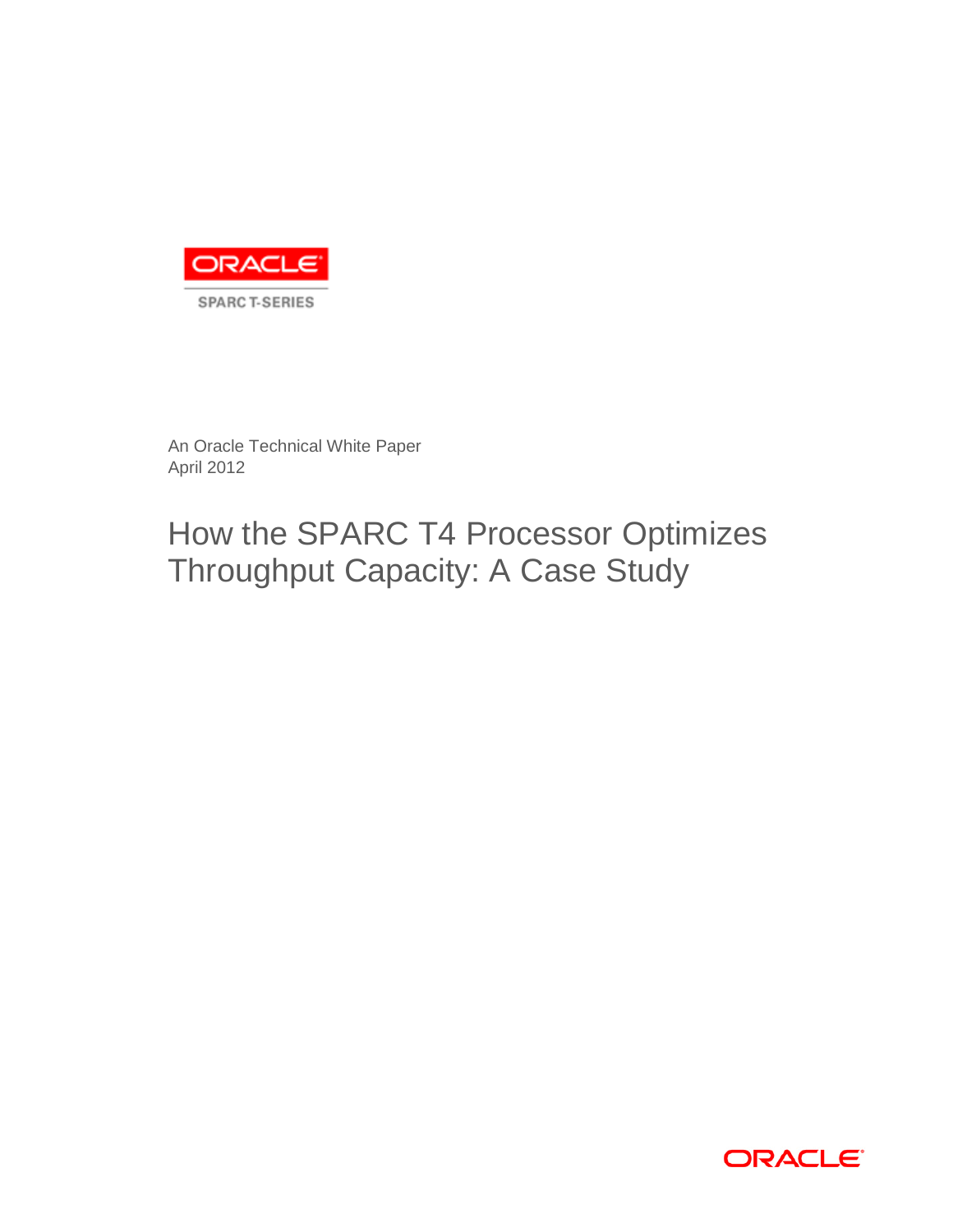| Performance Characteristics of the CSP1 and CSP2 Programs 5 |    |
|-------------------------------------------------------------|----|
|                                                             |    |
| Instruction Scheduling Analysis for the CSP1 Program on the |    |
| Instruction Scheduling Analysis for the CSP2 Program on the |    |
|                                                             |    |
|                                                             |    |
| UltraSPARC T2+ Performance Results for the CSP1 Program 11  |    |
| UltraSPARC T2+ Performance Results for the CSP2 Program 12  |    |
|                                                             |    |
| Summary of the SPARC T4 Core Architecture  13               |    |
|                                                             |    |
| Cycle Count Estimates and Performance Results for the CSP1  |    |
| Cycle Count Estimates and Performance Results for the CSP2  |    |
|                                                             |    |
|                                                             | 19 |
|                                                             |    |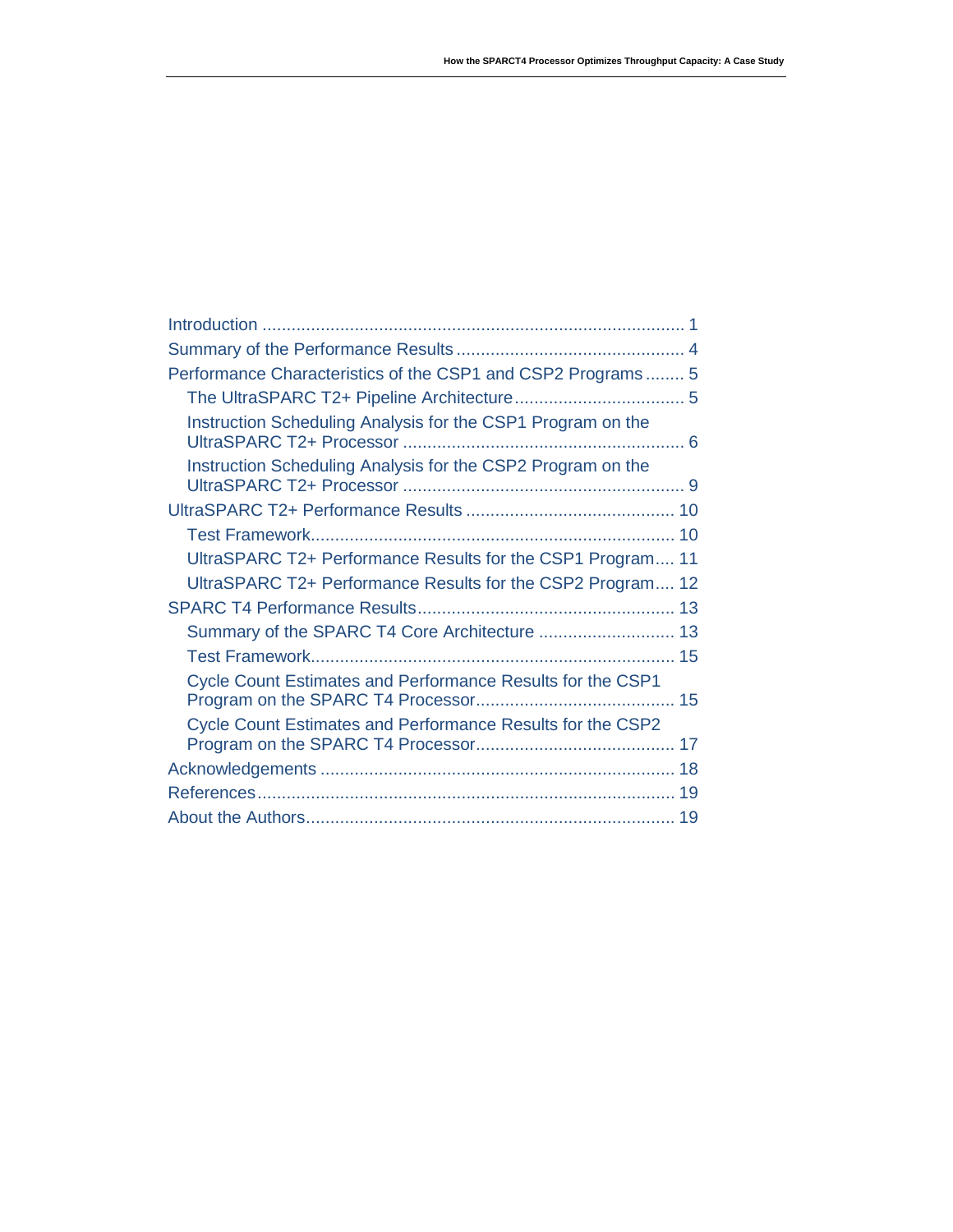### <span id="page-2-0"></span>Introduction

This white paper demonstrates the architected latency hiding features of Oracle's UltraSPARC T2+ and SPARC T4 processors.

*Latency* is the time delay between when a request is sent and the moment the result of the request is delivered. Such delays can be found between many components within a computer system and can have a significant impact on performance.

In this paper, the focus is on instruction-level latencies, which are usually expressed in processor cycles. Many instructions have a fixed latency, but there are also instructions with a latency that depends on the runtime conditions or data type format.

An example is a load instruction to fetch data from memory. If the data is in the first-level data cache, the time to access it is just a few processor cycles. If however the data has to come from far away in the system, such as from main memory, it can take hundreds of cycles.

The problem with latency is that it creates what is called a *gap* or *bubble* in the processor's execution pipelines. While the processor is waiting for an instruction to complete, for example, for data to be fetched through a load instruction, cycles are wasted. This reduces the performance of the application and also results in a loss of system throughput capacity, because fewer jobs can be completed per unit of time.

Luckily, in many cases there are hardware features and software optimization techniques for reducing latency. Caches are a good example. By keeping frequently used data in a cache, access times are reduced.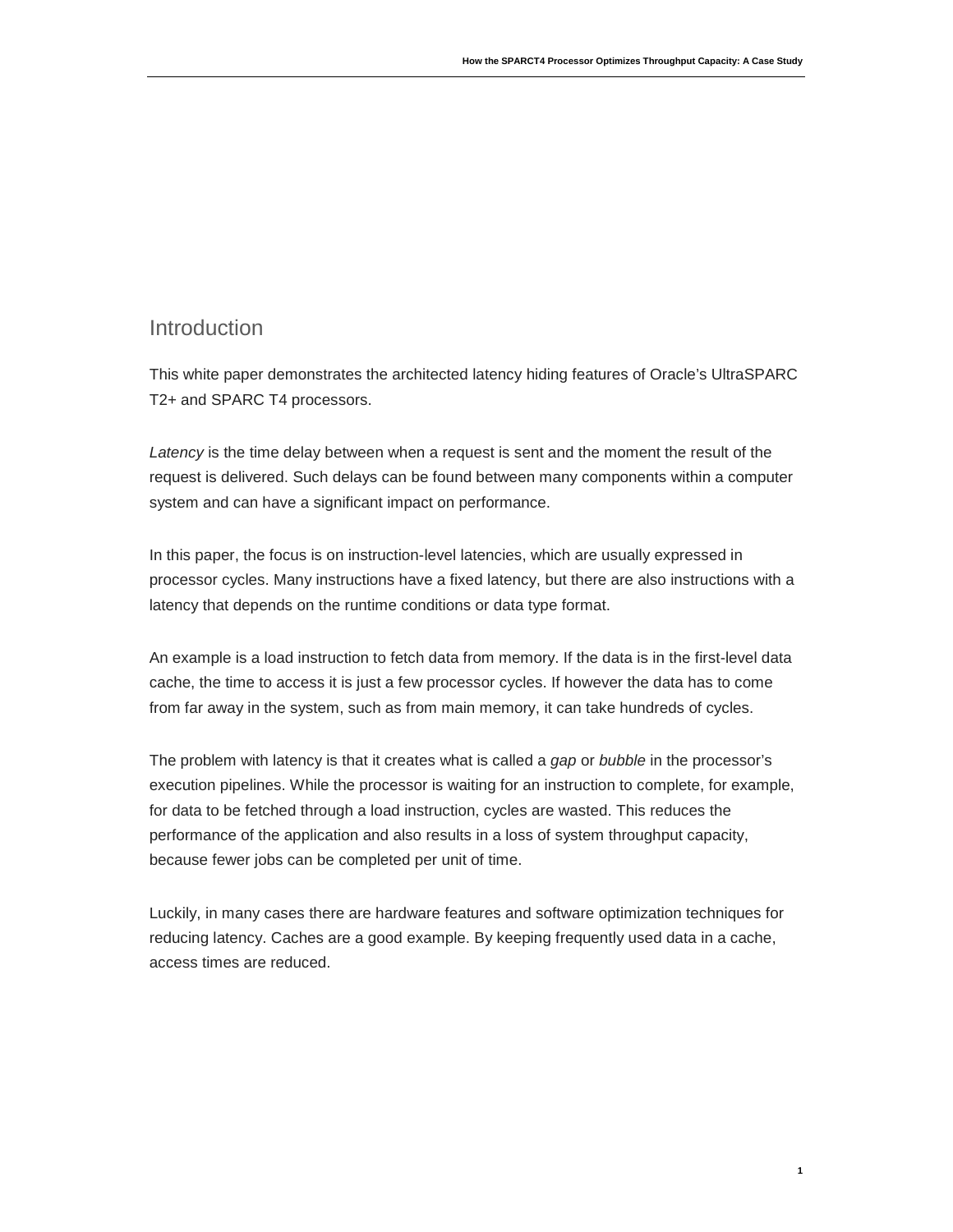In addition to the use of caches the performance of the memory system can be further enhanced through a mechanism called *prefetching*. With prefetching the processor fetches data ahead of its expected use and places it in a fast storage location, such as a cache. This action typically overlaps with another activity in the processor. It is most effective on data that is relatively far away and therefore expensive to access.

Prefetching masks (a part of) the cost of the load instruction and reduces the waiting time. The net benefit is a reduced latency of the load instruction fetching the data. This feature is implemented on many modern processors and an example of what is generally referred to as *latency hiding*.

What, however, if these features and techniques have a limited impact, or worse, if they cannot be successfully applied at all?

For example, what if the memory access pattern of an application is random? The benefit of caches is limited and prefetching cannot detect a data access pattern because there is none. It is also impossible for optimizing compilers to fix this situation. As a result, a load instruction takes a long time, and the processor burns many cycles waiting for the data to arrive.

Or, what if an application uses a fixed, but long, latency instruction (such as a divide) that takes a significant number of cycles to complete? These are just two scenarios where things don't work out well. There is nothing else to do other than accept a loss in performance and capacity.

### Or, is there a solution?

Why not use these gaps to execute instructions from another application or a different thread from the same application? In doing so, the overall utilization of the system is improved because processor cycles are no longer wasted.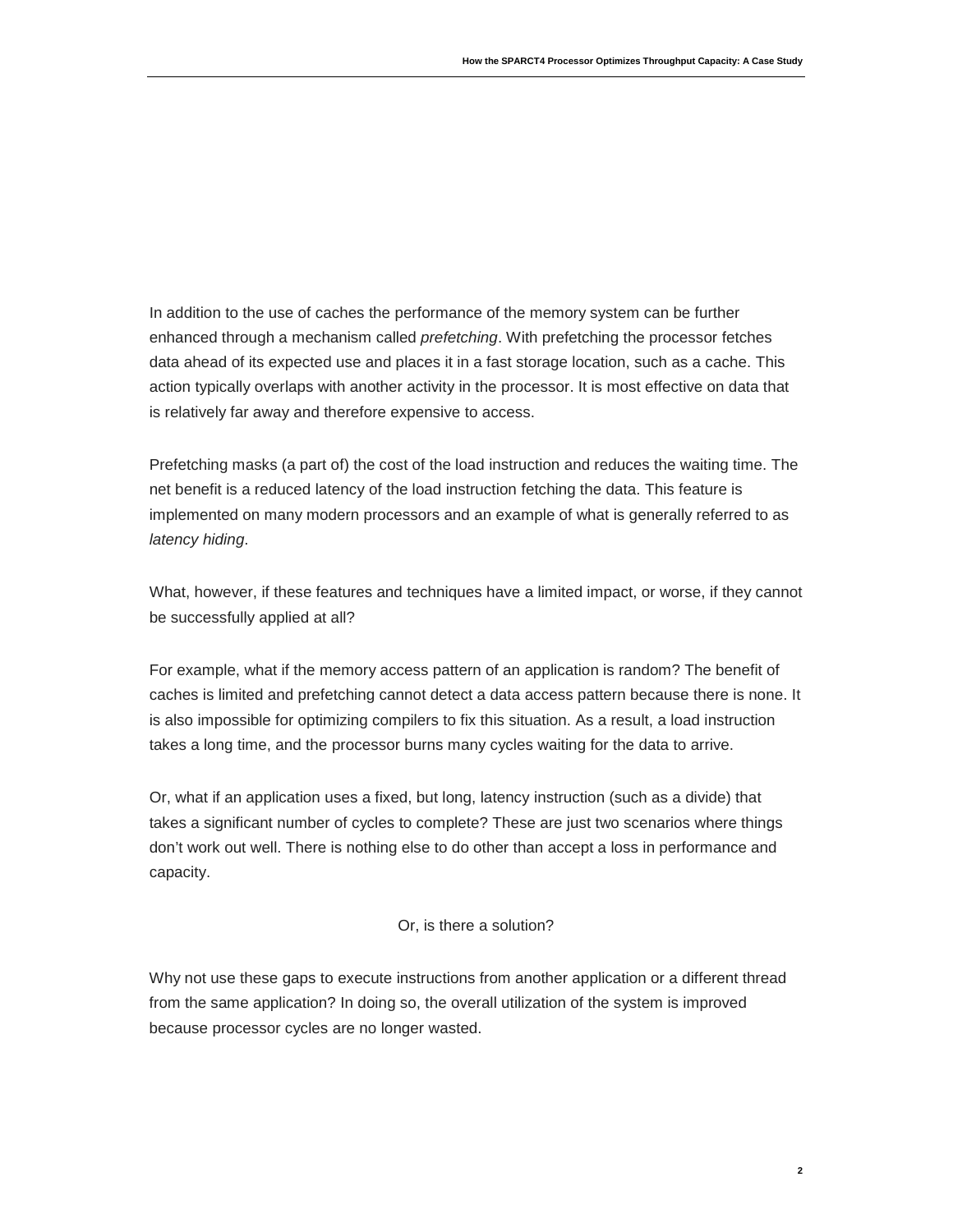This is exactly what latency hiding in Oracle's SPARC T-Series processors has done from day one.

To see how this works at the application level and in what way the hardware (transparently to the application and user) automatically maximizes the use of available processor cycles to improve the total system throughput, read on!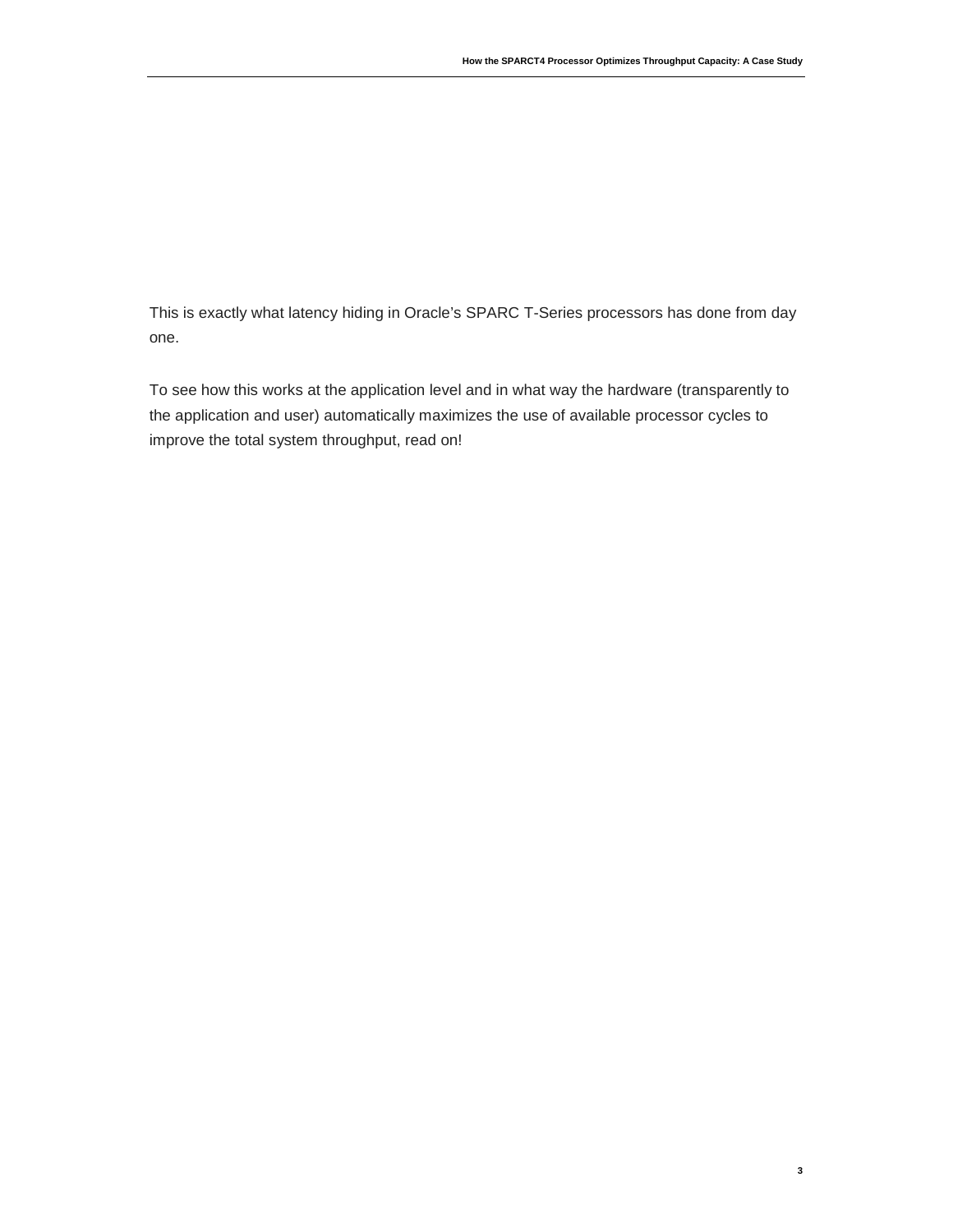### <span id="page-5-0"></span>Summary of the Performance Results

For this paper, a series of performance experiments was performed that used two integer programs written in C.

The purpose of these experiments is to demonstrate the architected latency hiding features of the UltraSPARC T2+ and SPARC T4 processors.

The first program is called CSP1. It has a tight loop with minimal work per pass. On the UltraSPARC T2+ processor, the instruction schedule is largely dominated by the six to seven processor cycles needed by the branch instruction. This leads to idle cycles in the pipeline.

Due to several major architectural enhancements, the instruction schedule on the SPARC T4 processor does not have such gaps. The improvements cause the single-thread performance of CSP1 on the SPARC T4 processor to be 8.5 times higher than on the UltraSPARC T2+ processor.

The second program is called CSP2. Its performance is dominated by the cost of the integer subtraction instruction, which is one cycle on both processors. Due to a data dependence in the program, only one integer subtraction can be performed per cycle per thread. This means the application cannot take advantage of the dual instruction execution feature of the SPARC T4 processor. Therefore, the performance gain on the SPARC T4 processor is only proportional to the increase in clock speed.

For both programs, not only was the performance of a single copy of the program evaluated, but the throughput performance when simultaneously running multiple copies of the same program was measured as well. This was done for an increasing number of copies, thereby increasing the workload.

The throughput results are not necessarily what you might expect at first sight, but taking the assembly code generated by the compiler and the processor architectures into account, all measured results turn out to be predictable.

For up to 16 simultaneous copies, the 16 pipelines in the UltraSPARC T2+ processor are used to execute one copy each. Beyond this, the gaps in the instruction schedule are gradually filled, resulting in improved utilization of the system. As a result, overall processor utilization increases and the total time for a workload grows less than linearly as the number of copies increases. When executing 64 copies, all gaps are filled and from there on, the execution time increases linearly when doubling the load.

On the SPARC T4 processor, there are no gaps in the schedule to be filled and the execution time for one to eight copies of CSP1 is the same, because the load is spread across the pipelines in the processor. Beyond this, the total time to execute the workload scales linearly with the number of simultaneous copies.

On both processors, the CSP2 program has few gaps in the execution schedule. Due to the data dependence, only one result per clock cycle per thread can be delivered. In both cases, executing up to 16 copies simultaneously takes the same number of processor cycles per copy, but since the clock speed of the SPARC T4 processor is much higher, the total time is much less on this processor. For a higher load, the execution time scales linearly with the number of copies executed.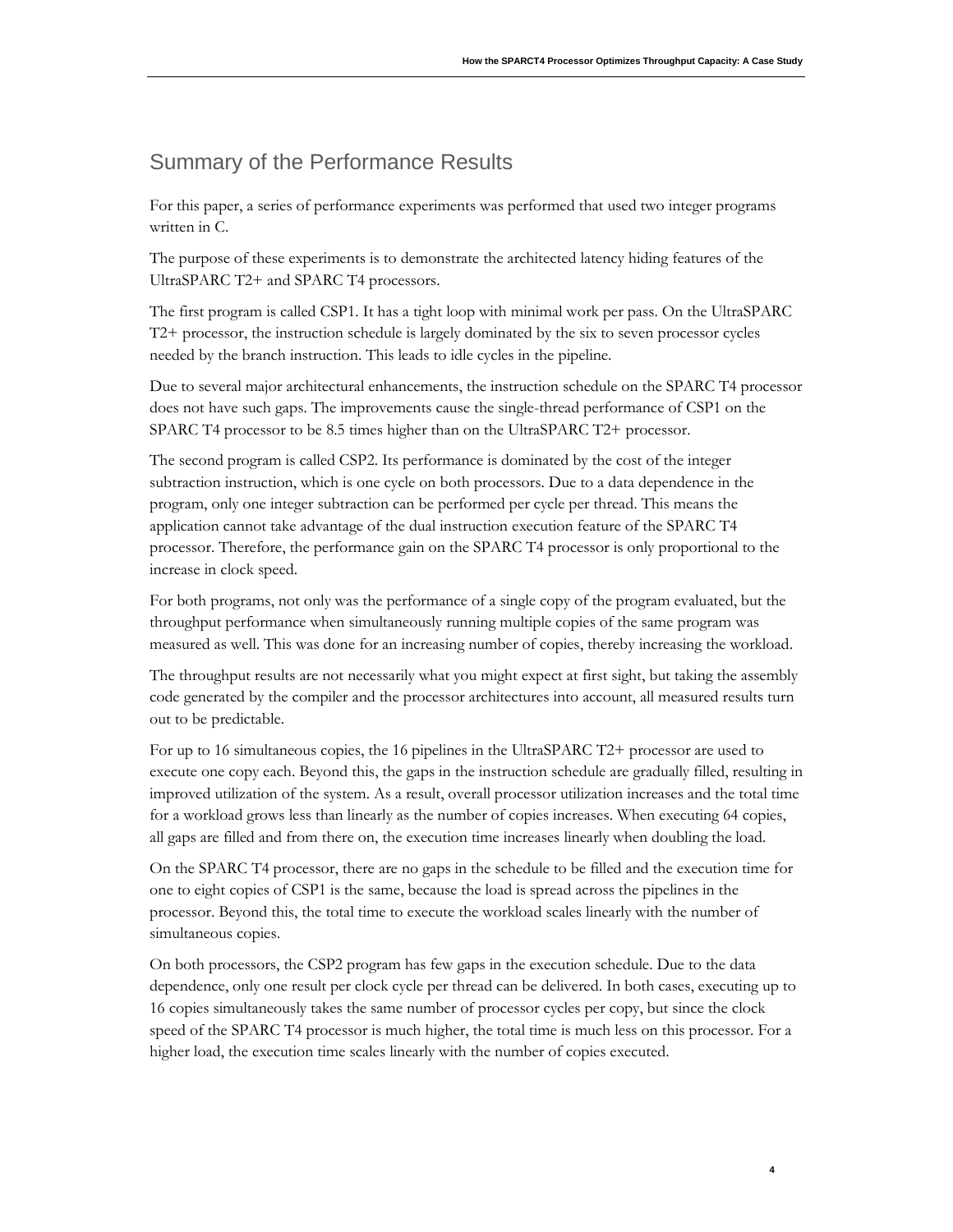# <span id="page-6-0"></span>Performance Characteristics of the CSP1 and CSP2 Programs

One of the key architectural features of all SPARC T-series processors is the ability to very efficiently hide the latency of multicycle<sup>[1](#page-6-2)</sup> instructions by filling otherwise-idle instruction slots with instructions from other processes or threads from the same application.

This is dynamic and transparent to the application and operating system. For example, if a data item requested is not in the L2 data cache of the core, the data has to come from further away in the memory hierarchy. In a more conventional design, this causes the processor to be idle while waiting for the data to arrive. In the SPARC T-series processors, other processes or threads can use these idle cycles.

The performance benefits that are realized depend on the instruction characteristics of the applications that are executed, but since most applications can't keep all pipelines busy all the time, the total throughput capacity of the processor is enhanced for most workloads.

The two C programs, CSP1 and CSP2, demonstrate this instruction latency hiding feature of the SPARC T-series processors. Both programs perform the same type of integer subtractions in a while loop structure, but they are implemented in different ways.

As we will see, the different implementations lead to demonstrably different performance characteristics.

### <span id="page-6-1"></span>The UltraSPARC T2+ Pipeline Architecture

Before presenting the instruction scheduling analysis and performance results for both programs, the pipeline architecture of the UltraSPARC T2+ processor [1][2] is briefly summarized.

An UltraSPARC T2+ processor has eight cores. Each core has two integer execution pipelines, both supporting four threads. There are two additional pipelines, one for floating-point/graphics instructions plus a load-store pipeline for memory operations, but these pipelines are shared among the eight threads within the core. For the purpose of this study, we focus on the integer pipelines.

[Figure 1](#page-7-1) shows a partial block diagram of the UltraSPARC T2+ processor.

<span id="page-6-2"></span><sup>&</sup>lt;sup>1</sup> On a processor with a clock frequency of 1 GHz, one cycle takes one nanosecond  $(10<sup>-9</sup>$ -th of a second).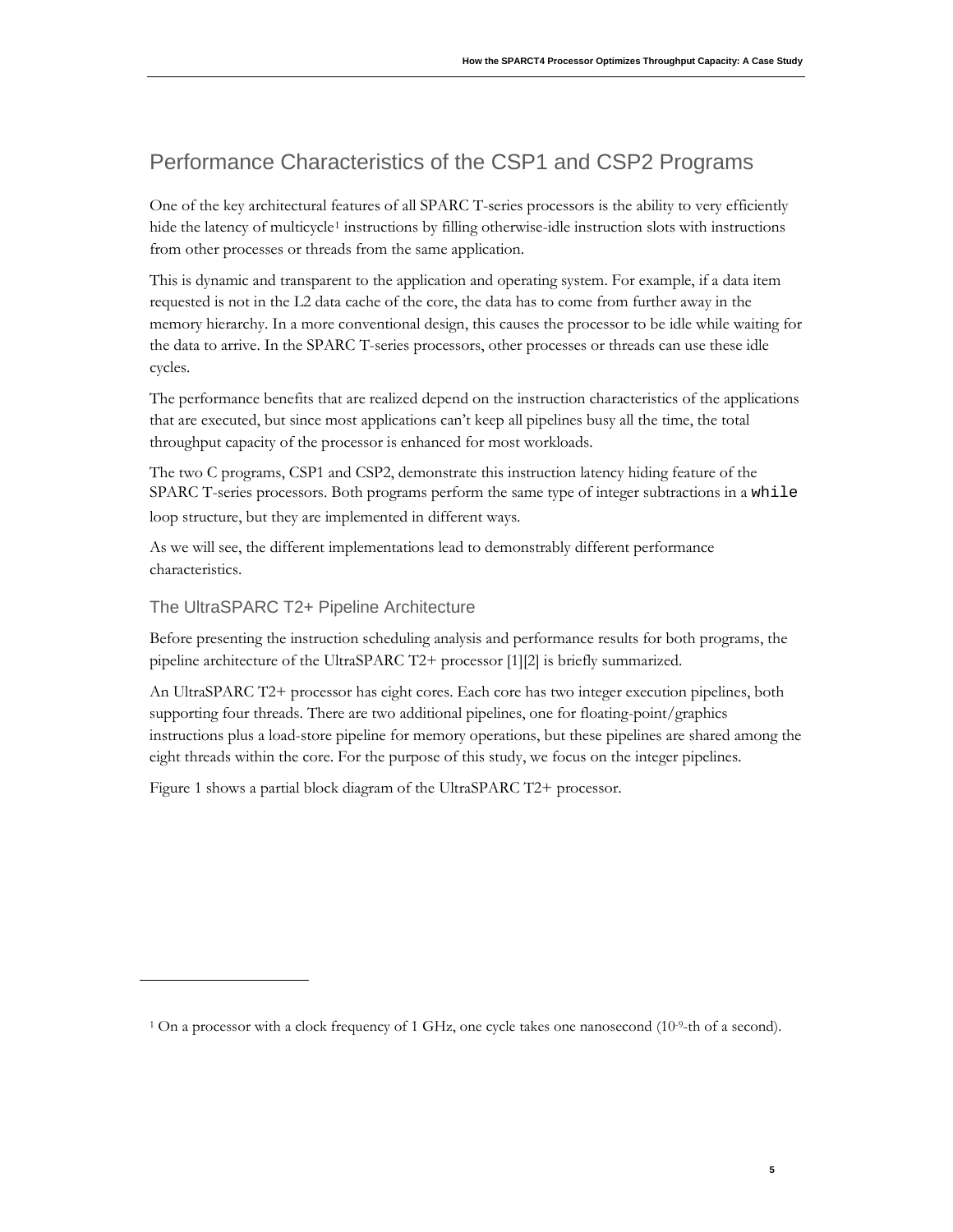**6**



#### <span id="page-7-1"></span>**Figure 1. UltraSPARC T2+ instruction processing and pipeline structure.**

The Instruction Fetch unit selects a thread and feeds the instruction cache. Connected to this cache are two sets of Instruction Buffers (IB). Each set supports four different threads, in total providing support for eight threads.

The two Select units each select a thread from their respective set (called a *thread group*). Only threads in the *ready* state are considered. The selection is based on a Least Recently Fetched (LRF) algorithm.

Next, the instruction from the corresponding IB is decoded. This is done for one thread from each thread group. The two instructions are then sent to Execution Units 0 (EX 0) and 1 (EX 1) for further processing.

This design makes for a total of 16 integer pipelines (eight cores with two integer pipelines each) providing hardware support for the execution of 64 threads.

Note that the UltraSPARC T2+ has an in-order architecture. This means that instructions are fetched, decoded, issued, and executed in the order specified in the program. When the operands are available (possibly after having to wait for them) an instruction is executed. The result is written to a register upon the completion of the instruction.

The pipelines can each execute one instruction per cycle (single issue). In other words, the maximum instructions per cycle (*IPC*) value is one per pipeline.

<span id="page-7-0"></span>Instruction Scheduling Analysis for the CSP1 Program on the UltraSPARC T2+ Processor

The main part of the source code of the CSP1 program consists of the following loop:

i=n; do {  $--i;$ while  $(i>0);$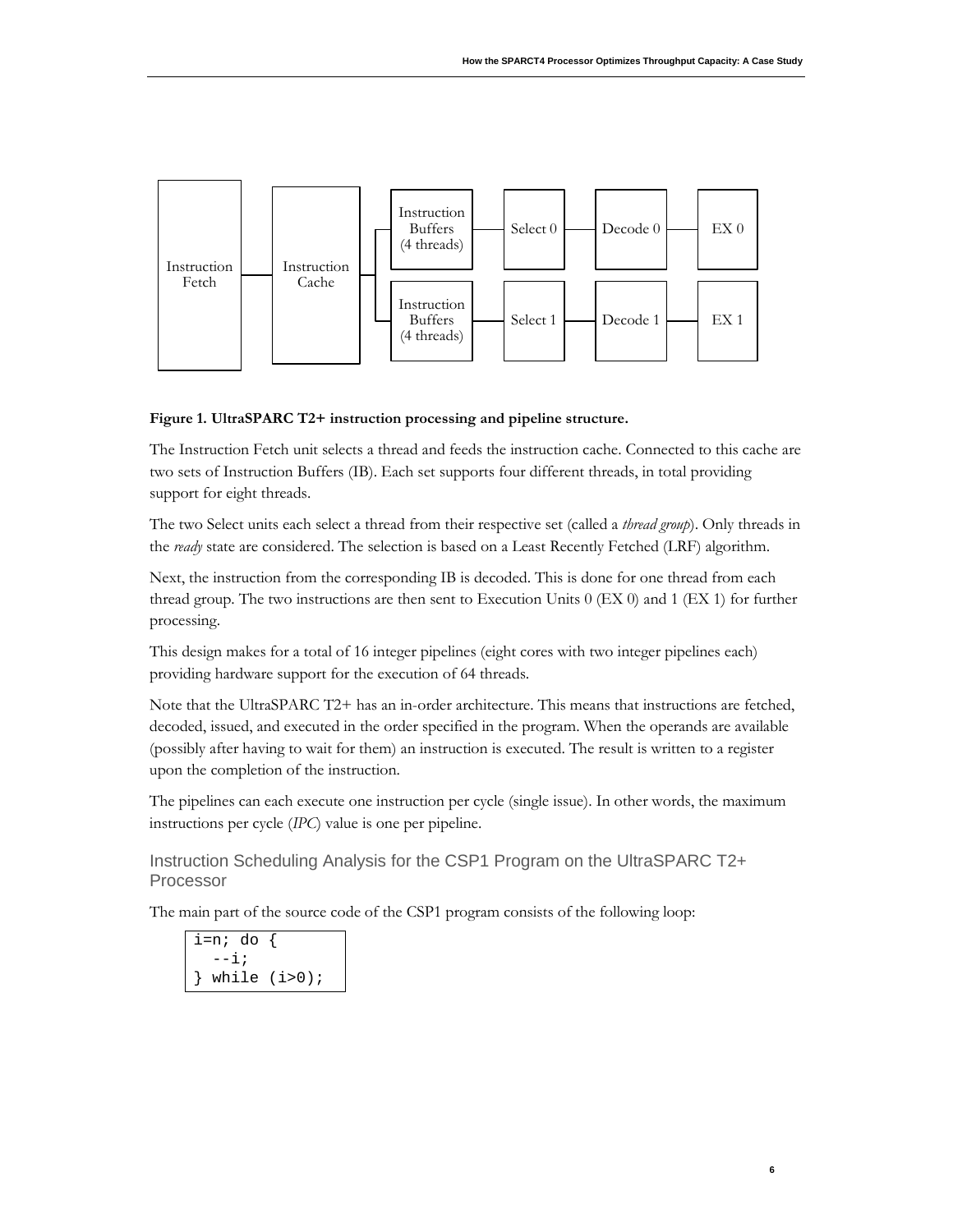This program was compiled without any optimizations enabled on the Oracle Solaris Studio C compiler [3]. In general, we recommend using optimization since, most likely, a significant performance penalty is paid if the compiler is not allowed to optimize the code.

In this case, however, the code is used to highlight the behavior with simple loops. Even with modest optimization enabled in the compiler, the entire loop is eliminated because the compiler can statically determine the result without executing the loop.

The loop above in CSP1 translates into the following sequence of four instructions:

| sub<br>§i4,0<br>$_{\text{cmp}}$<br>.L21<br>bq | .L21: |     |             |
|-----------------------------------------------|-------|-----|-------------|
|                                               |       |     | 814, 1, 814 |
|                                               |       |     |             |
|                                               |       |     |             |
|                                               |       | nop |             |

.L21:

On the UltraSPARC T2+ processor, the integer subtraction (sub) and compare (cmp) instructions take one cycle each. The branch (bg) instruction takes six to seven cycles. The reason this is not a single number is because, in some cases, the cost could be seven cycles depending on the state of the instruction-handling part of the core.

The no-operation (nop) instruction after the branch is used to fill the delay slot after the bg instruction. The branch delay slot is required by the SPARC instruction set architecture and, in this case, it is always executed, regardless of the preceding instruction. The nop instruction is considered to be part of the complete loop, but it does not add an additional cycle to the cost of the branch. If instructions from other threads (or processes) are available, the pipeline executes them immediately following the branch.

As a result of these instruction characteristics on the UltraSPARC T2+ processor, this schedule takes eight to nine cycles per pass through the loop in the CSP1 program.

Since a pipeline in the UltraSPARC T2+ can issue one instruction each clock cycle, the loop above is executed approximately, as shown i[n Figure 2.](#page-8-0) In this diagram, it is assumed the branch instruction takes seven cycles.

| Cycle                      | 2             | 3 | 4 | 5 | 6 | 7 | 8 | 9 | 10            | 11               | $12 \mid 13 \mid 14 \mid$ | <b>15</b> | <b>16</b> | 17 | $\ddotsc$ |
|----------------------------|---------------|---|---|---|---|---|---|---|---------------|------------------|---------------------------|-----------|-----------|----|-----------|
| Instruction sub cmp bg nop |               |   |   |   |   |   |   |   |               | sub cmp bg nop   |                           |           |           |    |           |
|                            |               |   |   |   |   |   |   |   |               |                  |                           |           |           |    |           |
| Utilization sub cmp bg nop |               |   |   |   |   |   |   |   |               | $sub$ cmp bg nop |                           |           |           |    |           |
|                            | $=$ slot used |   |   |   |   |   |   |   | $=$ idle slot |                  |                           |           |           |    |           |

<span id="page-8-0"></span>**Figure 2. Single UltraSPARC T2+ pipeline utilization diagram for one copy of the CSP1 program.**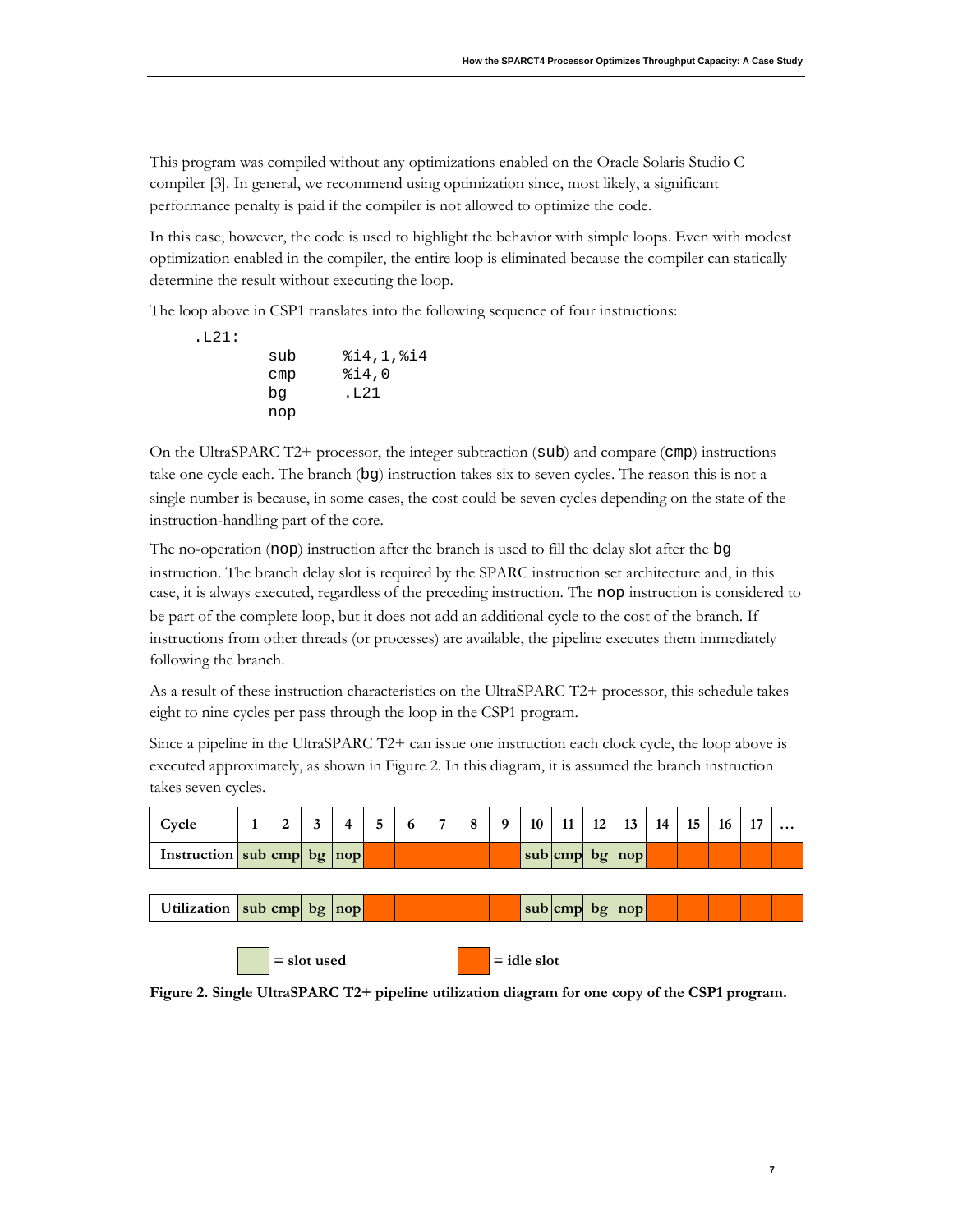The top row labeled "Cycle" shows the time passed expressed in processor cycles. The second row ("Instruction") shows what instruction is executed. The last row ("Utilization") shows the total pipeline utilization. Light green means the slot can be used, whereas dark orange indicates no instruction is issued in the corresponding cycle.

We see in this diagram that five out of the nine cycles (56 percent) in the pipeline are not utilized.

As mentioned earlier, a key feature of the SPARC T-Series processors is that they can very efficiently execute multiple processes or threads simultaneously. Other processes fill idle cycles caused by the instruction and execution characteristics of a process. This maximizes the pipeline utilization.

For example, if we were to run two copies of CSP1 on the same pipeline, the execution schedule will be as shown in [Figure 3.](#page-9-0) Note that the diagram reflects the Least Recently Fetched (LRF) scheduling of threads.

| Cycle    |     | ↩   |     |     | ັ  |    |              | $\Omega$<br>o | $\Omega$ | 10 | 11 | 12  | 13  | 14         | 15  | 16 | 17 | $\cdots$ |
|----------|-----|-----|-----|-----|----|----|--------------|---------------|----------|----|----|-----|-----|------------|-----|----|----|----------|
| Thread 0 | sub |     | cmp |     | bg |    | $\text{nop}$ |               |          |    |    | sub |     | <b>cmp</b> |     | bg |    | nop      |
| Thread 1 |     | sub |     | cmp |    | bg |              | $\text{nop}$  |          |    |    |     | sub |            | cmp |    | bg |          |

| Utilization $ sub sub cmp cmp bg bg nop nop $ |  |  |  |  |  |  |  |  |  |  |  |  |  |  |  |  |  | $ \text{sub} \text{sub} $ cmp cmp $ \text{bg} $ bg $ \text{nop} $ |
|-----------------------------------------------|--|--|--|--|--|--|--|--|--|--|--|--|--|--|--|--|--|-------------------------------------------------------------------|
|-----------------------------------------------|--|--|--|--|--|--|--|--|--|--|--|--|--|--|--|--|--|-------------------------------------------------------------------|

 $=$  slot used  $=$  idle slot

### <span id="page-9-0"></span>**Figure 3. Single UltraSPARC T2+ pipeline utilization diagram for two copies of the CSP1 program.**

When executing two copies (or threads of the same parallel application) simultaneously, the pipeline can be utilized more efficiently. The two copies now execute in 11 cycles (a 22 percent increase), but the idle time is reduced to 27 percent. In other words, within each window of 11 cycles, there are three more slots left for additional copies (or other applications, for that matter) to take advantage of.

Note that this is transparent to the application, and there is no penalty for switching among active threads. It is all handled in the hardware and no user action is needed.

We want to point out that a more compact schedule could be generated. The cmp  $\hat{\mathbf{i}}$  a instruction is a synthetic instruction, mapping to the subcc (*subtract and modify condition codes*) instruction. In this case, it stands for the subcc %i4,0,%g0 instruction.

The sub and cmp instructions can be combined, though, and only one subcc instruction is needed, resulting in the following schedule:

**8**

.L21: subcc %i4,1,%i4 bg .L21 nop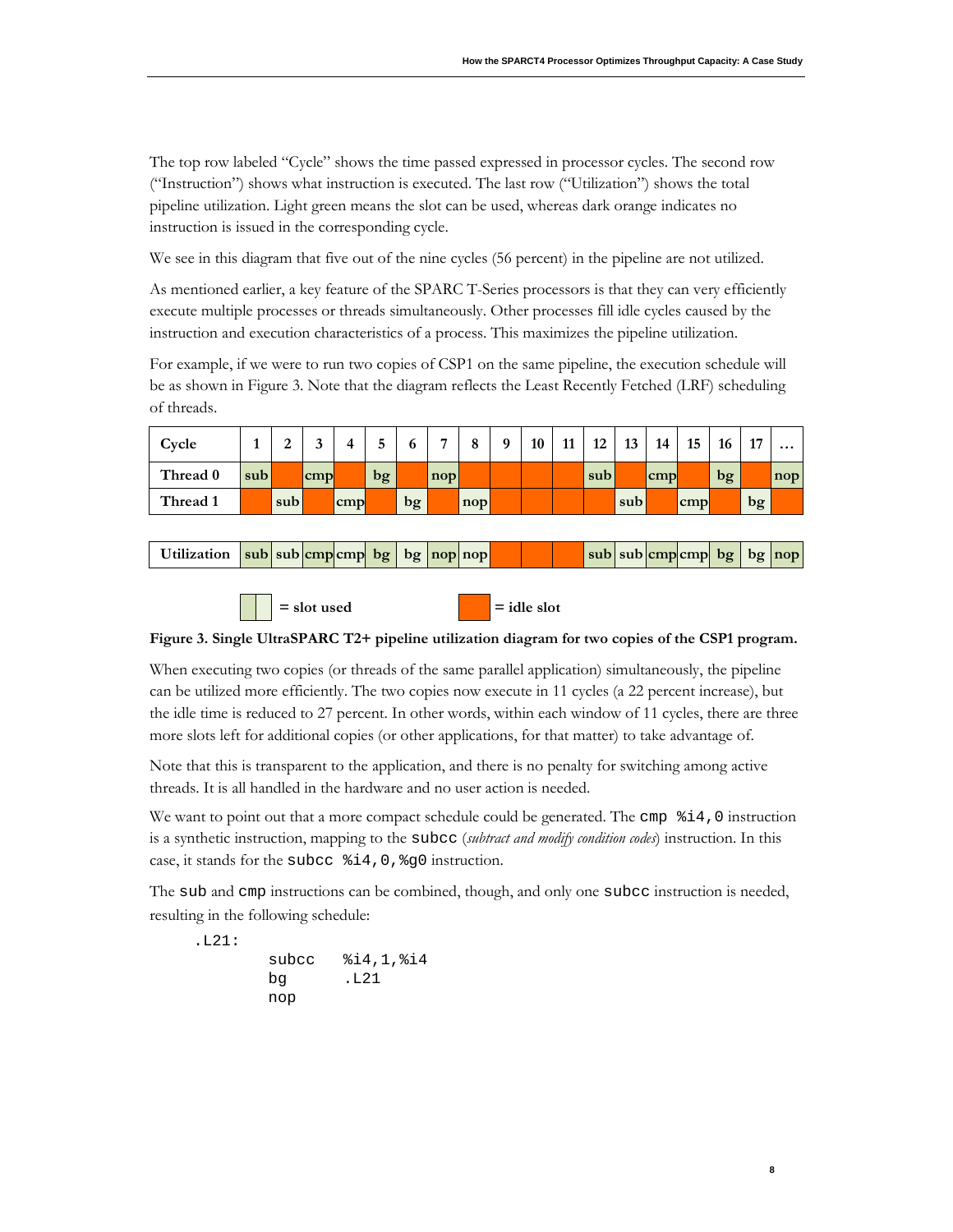This saves one cycle on the UltraSPARC T2+ processor. The compiler does not, however, generate this more compact schedule because optimization has not been enabled.

<span id="page-10-0"></span>Instruction Scheduling Analysis for the CSP2 Program on the UltraSPARC T2+ Processor

The second program, CSP2, performs the same computation as CSP1, but it has a different performance characteristic. It uses loop unrolling to perform multiple operations and amortize the cost of the branch instruction.

The loop has been unrolled to a depth of  $16 * 32 = 512$ . The relevant code fragment is shown below. Several identical lines have been omitted.

```
i=n; do<br>//1 2
//1 2 3 4 5 6 7 8 9 10 11 12 13 14 15 16
--i; --i; --i; --i; --i; --i; --i; --i; --i; --i; --i; --i; --i; --i; --i; --i; // 1
--i; --i; --i; --i; --i; --i; --i; --i; --i; --i; --i; --i; --i; --i; --i; --i; // 2
--i; --i; --i; --i; --i; --i; --i; --i; --i; --i; --i; --i; --i; --i; --i; --i; // 3
--i; --i; --i; --i; --i; --i; --i; --i; --i; --i; --i; --i; --i; --i; --i; --i; // 4
--i; --i; --i; --i; --i; --i; --i; --i; --i; --i; --i; --i; --i; --i; --i; --i; // 5
                 < ------------ lines 6-27 have been removed ------------ >
--i; --i; --i; --i; --i; --i; --i; --i; --i; --i; --i; --i; --i; --i; --i; --i; // 28
--i; --i; --i; --i; --i; --i; --i; --i; --i; --i; --i; --i; --i; --i; --i; --i; // 29
--i; --i; --i; --i; --i; --i; --i; --i; --i; --i; --i; --i; --i; --i; --i; --i; // 30
--i; --i; --i; --i; --i; --i; --i; --i; --i; --i; --i; --i; --i; --i; --i; --i; // 31
--i; --i; --i; --i; --i; --i; --i; --i; --i; --i; --i; --i; --i; --i; --i; --i; // 32
} while (i>0);
```
For this C code, the instruction sequence is as follows (several identical instructions have been omitted):

#### .L21:

```
 sub %i5,1,%i5
 sub %i5,1,%i5
 sub %i5,1,%i5
   < 506 identical sub instructions have been removed >
 sub %i5,1,%i5
 sub %i5,1,%i5
 sub %i5,1,%i5
 cmp %i5,0
 bg .L21
 nop
```
[Figure 4](#page-11-2) shows the instruction execution schedule for a single copy of CSP2. In this case, the compiler chooses to use register %i5 instead of %i4 (as in CSP1). This choice has no impact on performance.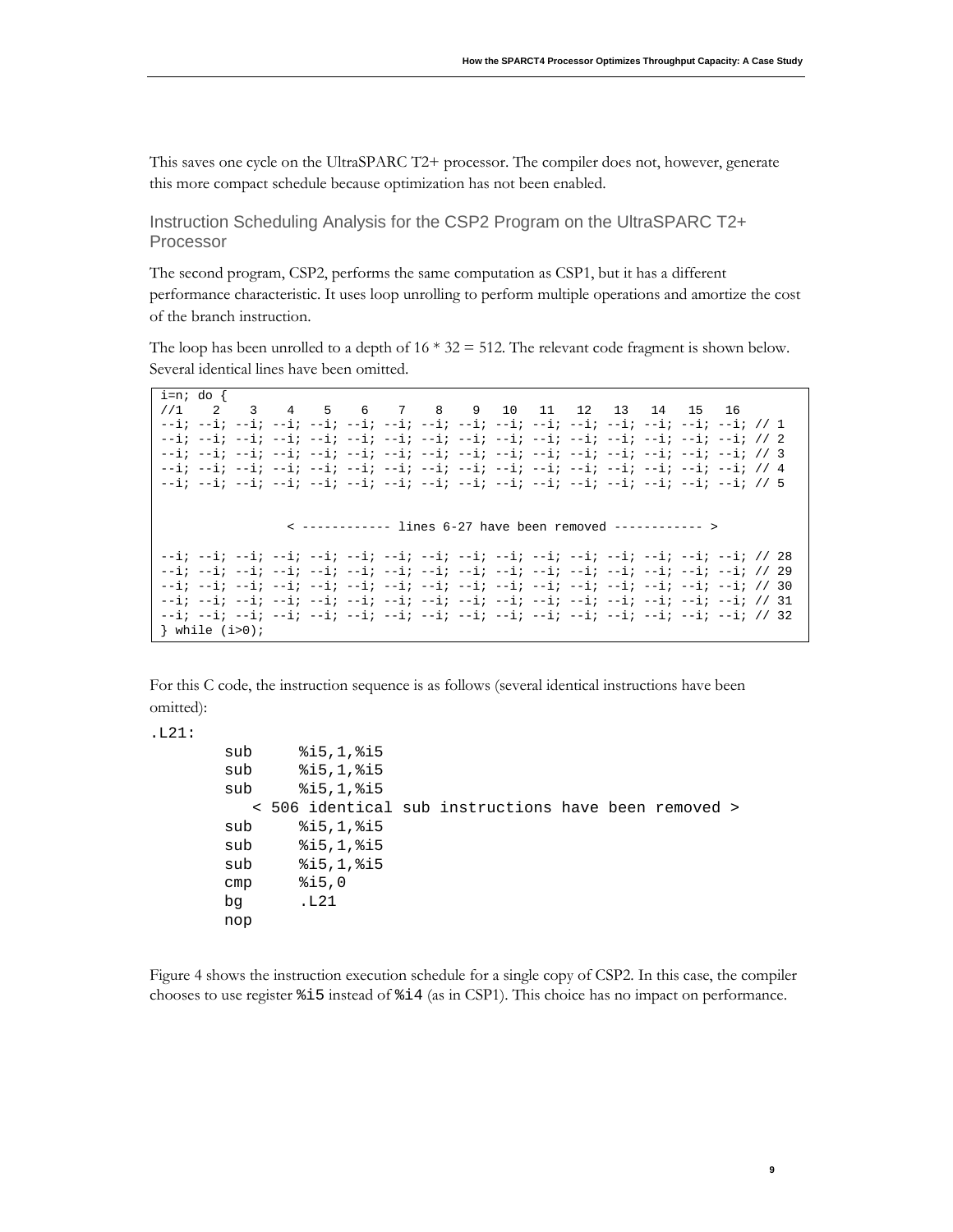The instruction sequence above takes 512 cycles for the subtraction instructions, plus seven to eight additional cycles for the compare and branch instruction. Therefore, the maximum theoretical performance is 520/512 = 1.015 cycles per integer subtraction in the unrolled loop in CSP2. Because each subtraction instruction is dependent upon the result from its immediate predecessor, the loop cannot be executed faster by any pipeline without being rewritten.

| Cvcle                          |  | $\cdots$ |  |  | 512   513   514   515   516   517   518   519   520   521 |  |  |  |     |  |
|--------------------------------|--|----------|--|--|-----------------------------------------------------------|--|--|--|-----|--|
| Instruction $ sub sub sub    $ |  |          |  |  | $\ldots$ sub cmp bg nop                                   |  |  |  | sub |  |

| Utilization sub sub sub |  |  | $\bullet\bullet\bullet$ | $\bullet \bullet \bullet'$ |  | $\ldots$ sub cmp bg nop |  |  |  | sub |  |
|-------------------------|--|--|-------------------------|----------------------------|--|-------------------------|--|--|--|-----|--|
|                         |  |  |                         |                            |  |                         |  |  |  |     |  |

 $=$  slot used  $=$  idle slot

<span id="page-11-2"></span>**Figure 4. Single UltraSPARC T2+ pipeline utilization diagram for one copy of the CSP2 program.**

Fro[m Figure 4,](#page-11-2) it is clear that the CSP2 program by itself fills almost all of the pipeline slots. This leaves little room for other copies to use idle slots, since there are hardly any. For example, a second copy can use only the five idle cycles from the first copy, reducing the total time for both copies to 1030 cycles instead of 1040, which is only a 1 percent savings.

# <span id="page-11-0"></span>UltraSPARC T2+ Performance Results

This section describes the test framework and the performance results for the UltraSPARC T2+ processor.

### <span id="page-11-1"></span>Test Framework

This section presents the performance results measured on an UltraSPARC T2+ system that had a processor clock frequency of 1580 MHz.

A repeat mechanism is used to improve the accuracy of the timing by increasing the duration of the test. The timing framework for both CSP1 and CSP2 is as follows:

```
<start wall clock timer>
for (int k = 0; k < repeat_count; k++)
{
     <execute CSP1 or CSP2 loop>
}
<end wall clock timer>
```
After measuring the total time of the kernel proper, the execution time of the " $-1$ " statement is converted to processor cycles.

In the throughput experiments, 1, 2, 4, 8, 16, 24, 32, 48, 56, 64, 128, and 256 simultaneous copies of the program were executed.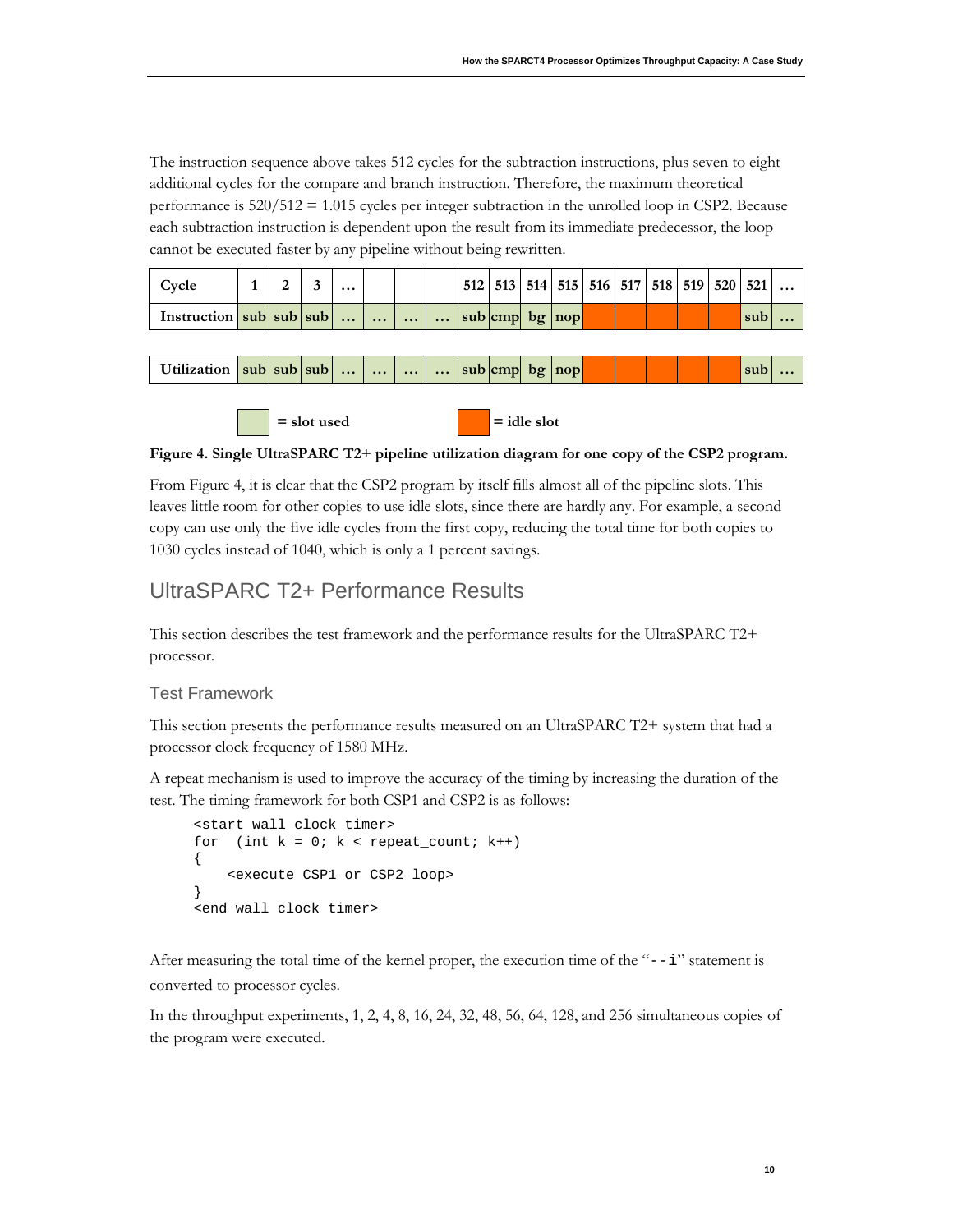The UltraSPARC T2+ system used in the tests had four processors, but through the use of a processor set, we ensured only one processor was used. Similar results can be obtained using all four processors.

### <span id="page-12-0"></span>UltraSPARC T2+ Performance Results for the CSP1 Program

In [Figure 5,](#page-12-1) the execution time for the " $-1$ " statement, as measured on the UltraSPARC T2+ system when running simultaneous copies of the CSP1 program, is plotted. This time is expressed in processor cycles and includes the cost of the loop overhead (for example, the cost of the compare and branch instructions). In other words, these are the cycles between decrementing "i".



<span id="page-12-1"></span>**Figure 5. The processor cycle count on a single UltraSPARC T2+ processor as a function of the number of simultaneous copies of CSP1 executed; note the log scale on both axes and the starting value of 8 on the vertical axis.**

Individual results are provided for each test. In other words, there is one timing result for a single copy, two results for two copies, four results for four copies, and so on.

Since each UltraSPARC T2+ processor has 16 integer pipelines, it should not come as a surprise that the performance is the same (nine clock cycles) for up to 16 copies. The Oracle Solaris scheduler distributes the copies equally over the cores. Essentially, each of the 16 pipelines is utilized in the way shown in [Figure 2.](#page-8-0)

When we increase the load to run 24 simultaneous copies, a load imbalance arises. In this set up, eight pipelines execute one copy, but the other eight pipelines need to execute two copies. This is why we see two distinct values. As explained in [Figure 3,](#page-9-0) the two copies sharing a pipeline take 11 cycles each to finish.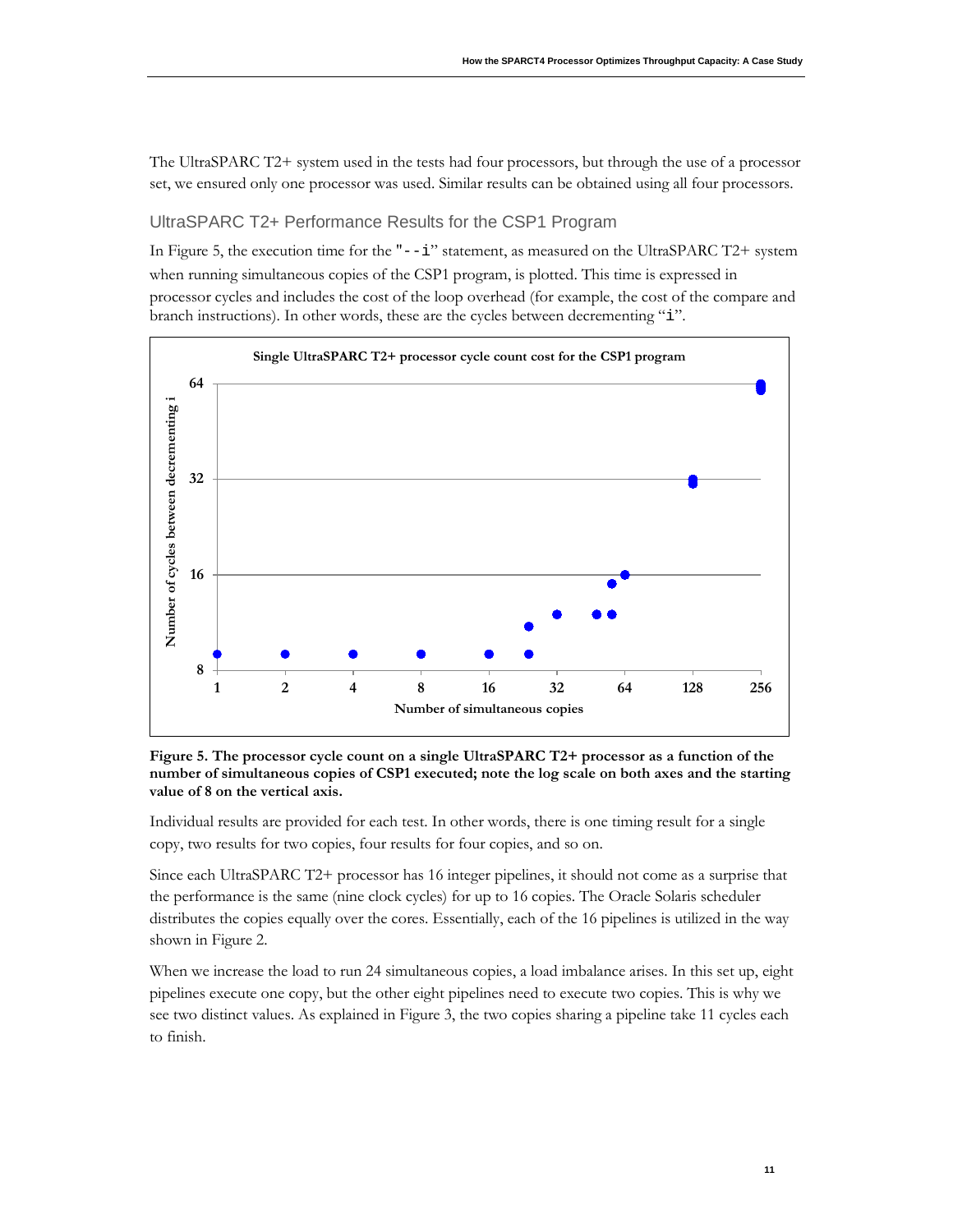With a workload of 32 copies, each copy takes the same amount of time again, because all pipelines are utilized in the same balanced way. The cycle count goes up to 12, but that is most likely caused by operating system context switching, since we did not bind the processes to hardware threads.

As was also demonstrated i[n Figure 3,](#page-9-0) there are still idle cycles left to take advantage of and clearly this is the case when executing 48 copies simultaneously. Even though the load increases by 50 percent (48 copies instead of 32), the execution time for each copy does not increase. This is instruction latency hiding at work!

Once the load goes up to 56 copies, we again see that some copies take longer than others. This is because of another load imbalance. Now eight pipelines execute three copies each, but the other eight pipelines need to execute four copies.

For 64 copies, the load is equally balanced again, but by now there are no more gaps in the pipeline to be filled and the cycle count goes up to 16.

This in itself demonstrates the strength of the SPARC T-series architecture. A 64x higher load increases the total execution time by a factor of only  $16/9 = 1.78$ .

As seen, the performance scales linearly when increasing the load above 64. When doubling the load to 128 simultaneous copies, the cycle count goes up to 32. Doubling the workload again to 256 jobs gives a cycle count of 64.

Note that in a few places, the marker in the plot seems to be blurred. This is because sometimes the cycle count for the same experiment (for example, for 128 simultaneous copies) slightly varies and all values are plotted. Recall that the branch instruction on the UltraSPARC T2+ processor can take six to seven cycles depending on the state the pipeline is in.

On top of that, there are operating system context switches, because the pipelines are (heavily) oversubscribed as we increase the load. It is, therefore, no surprise that sometimes our experiments produce more than one cycle count per experiment, but in all cases the difference is in the single-digit percentage range.

### <span id="page-13-0"></span>UltraSPARC T2+ Performance Results for the CSP2 Program

[Figure 6](#page-14-2) plots the execution time for the "--i" statement as measured on the UltraSPARC T2+ processor when running multiple simultaneous copies of the CSP2 program. The time is expressed in processor cycles and the loop overhead is included in this number. Similarly to the CSP1 program, all individual timing results are plotted for each test.

The performance measured is fairly straightforward and predictable. For up to 16 copies, each copy has a pipeline to itself and, as estimated earlier, indeed delivers a performance of one cycle per decrement of the variable "i" in this unrolled loop.

Since there are practically no idle cycles in the schedule, the performance for a multiple of 16 copies scales linearly. For example, 32 copies take twice as long, 48 copies takes three times as long, and so on.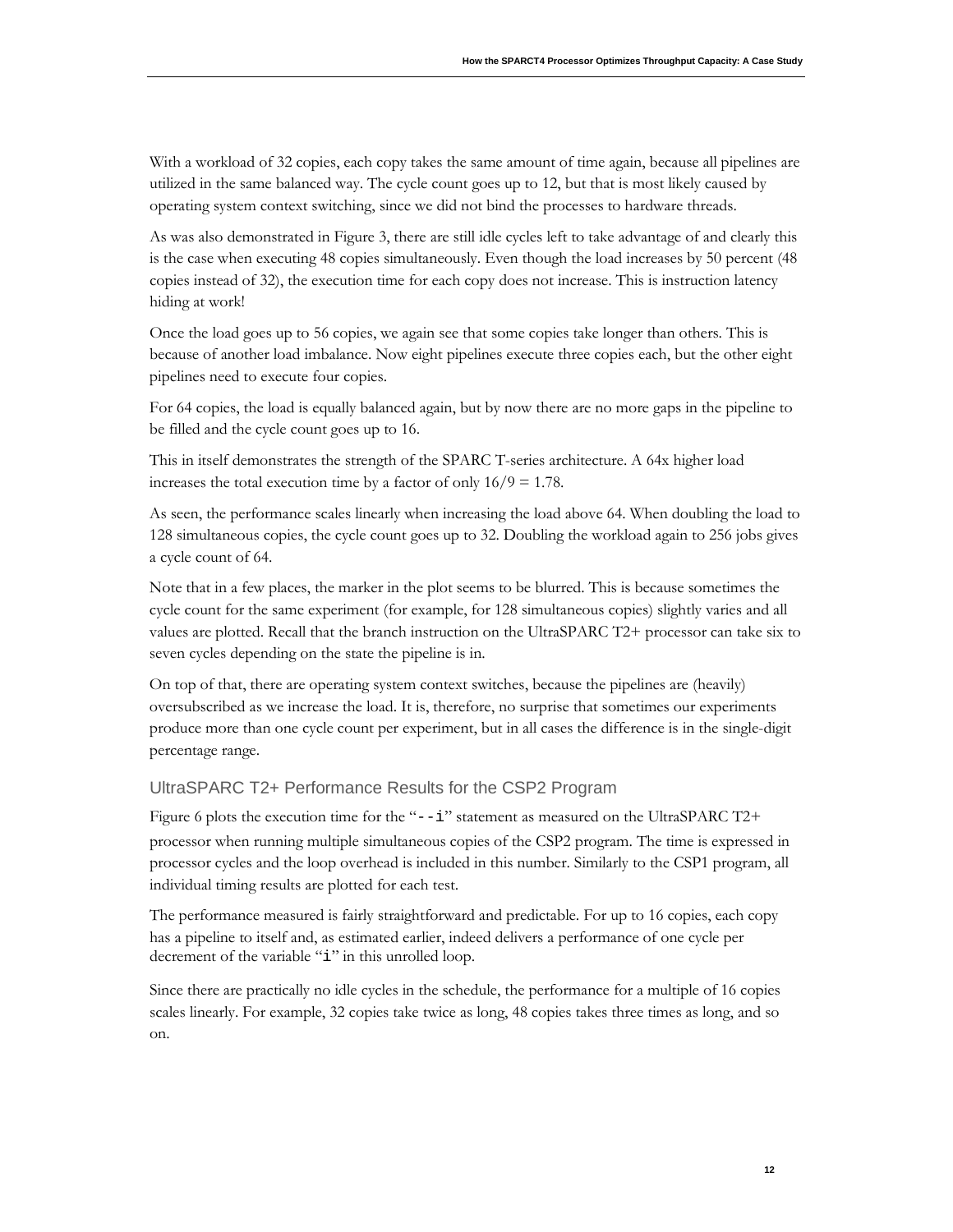

<span id="page-14-2"></span>**Figure 6. The processor cycle count on a single UltraSPARC T2+ processor as a function of the number of simultaneous copies of CSP2 executed; note the log scale on both axes.**

As we saw earlier for CSP1, if the number of copies is not a multiple of 16, there is a load imbalance. As a result, not all timings are the same because not all pipelines execute the same number of copies.

It is actually quite remarkable that the execution time scales linearly beyond 16 copies. Often the performance starts to degrade when overloading a processor, but that is not observed here. The execution time doubles each time the number of copies doubles. This is observed all the way up to 256 copies, despite the high workload when executing 16 copies of CSP2 per pipeline.

# <span id="page-14-0"></span>SPARC T4 Performance Results

This section starts with a summary of the SPARC T4 core architecture followed by a description of the test framework. Then the performance results for the SPARC T4 processor are presented and discussed.

### <span id="page-14-1"></span>Summary of the SPARC T4 Core Architecture

The SPARC T4 core architecture [4] is newly designed and very different from the UltraSPARC T2+ core architecture. Two of the major enhancements are that the SPARC T4 pipelines can execute up to two instructions per cycle (*two-way superscalar*) and instructions are executed out of order. This means that long latency instructions no longer block independent instructions behind them.

A single SPARC T4 processor has eight cores. Each SPARC T4 core supports eight threads and has two integer pipelines, a load-store pipeline, plus a pipeline for floating-point/graphics and crypto instructions.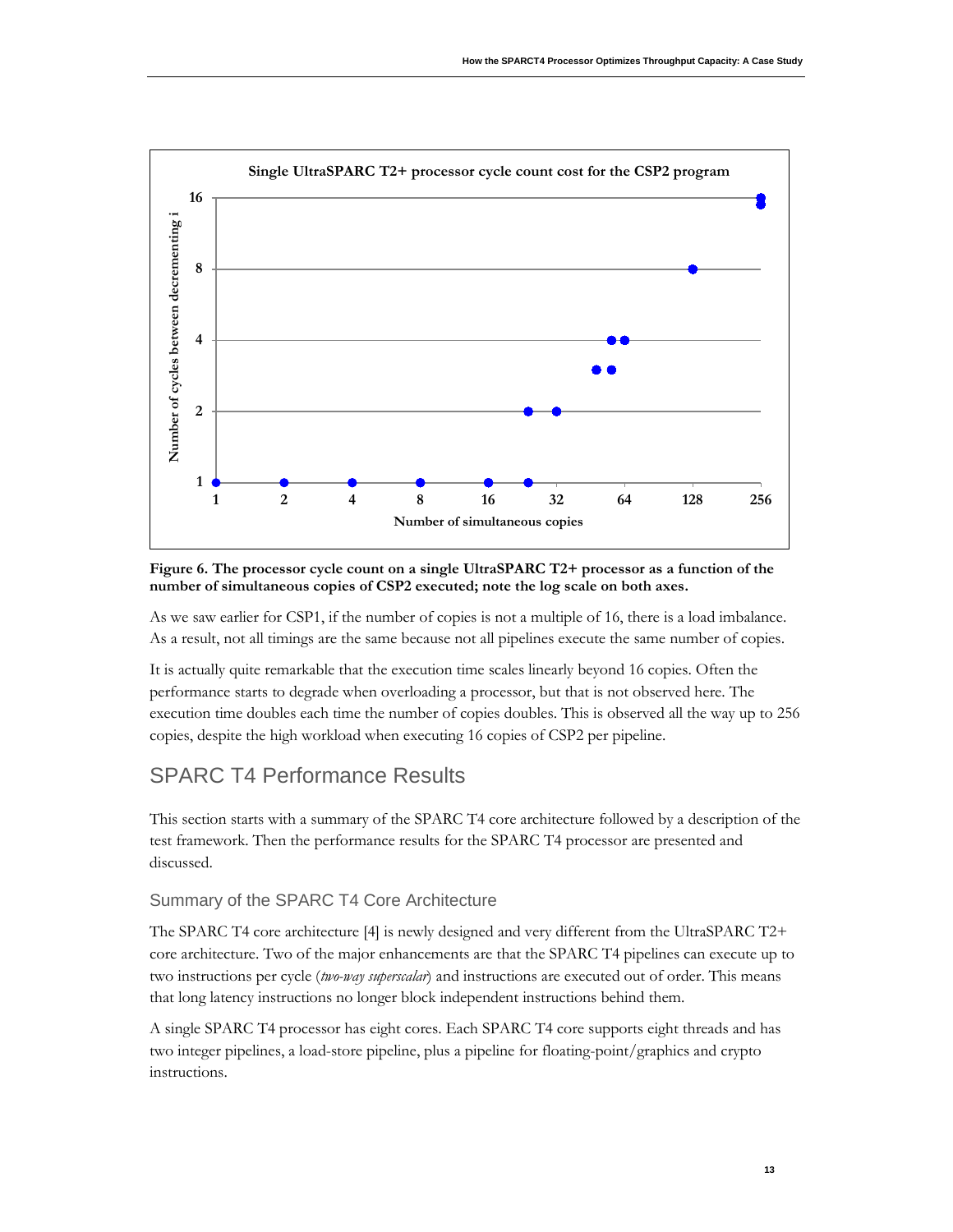[Figure 7](#page-15-0) shows a (partial) block diagram of the SPARC T4 architecture.



#### <span id="page-15-0"></span>**Figure 7. Partial block diagram of the SPARC T4 instruction processing and pipeline structure.**

Among other things, the Instruction Fetch unit manages the Instruction Buffers (IB). Each thread has its private IB. The fetch unit selects the thread and places up to four instructions from the Instruction Cache into the IB for that thread.

Each cycle, the Thread Select unit schedules a thread for decoding. It selects one out of the eight candidates. Only threads in the *ready* state are considered. Thread selection is based upon a modified Least Recently Used (LRU) algorithm. Up to two instructions from the selected thread are then passed on to the Decode unit.

The instructions then enter the Out-Of-Order (OOO) part of the processor. This is where destination registers of instructions are renamed and destination-source dependencies are resolved. There is a 128 entry Re-order Buffer to support this.

The Unified Pick unit schedules up to two instructions out of a 40-entry pick queue. From here, the instructions enter the execution phase and are sent to execution units EX 0, EX 1, or both.

The instructions are executed out of order, but they retire in order. That is, an instruction will not be completed until all older instructions have written their result to the register file.

To summarize, the SPARC T4 core has an out-of-order, two-way superscalar architecture. This means that not only can two instructions be executed simultaneously (also within one pipeline) but that instructions within the re-order window are no longer blocked by preceding long-latency instructions they don't depend upon. This reduces pipeline stalls and increases performance across a broad range of applications.

Software dependencies are also automatically resolved at runtime. For example, this means that with a small enough loop structure and no loop-carried dependencies, multiple iterations are automatically executed simultaneously.

Unfortunately, there are serial dependencies in both CSP1 and CSP2. Especially in CSP2, this limits the benefit of out-of-order execution. While many more sophisticated programs make good use of out-of-order execution, CSP1 and CSP2 are designed specifically to highlight parallelism across threads, not out-of-order execution.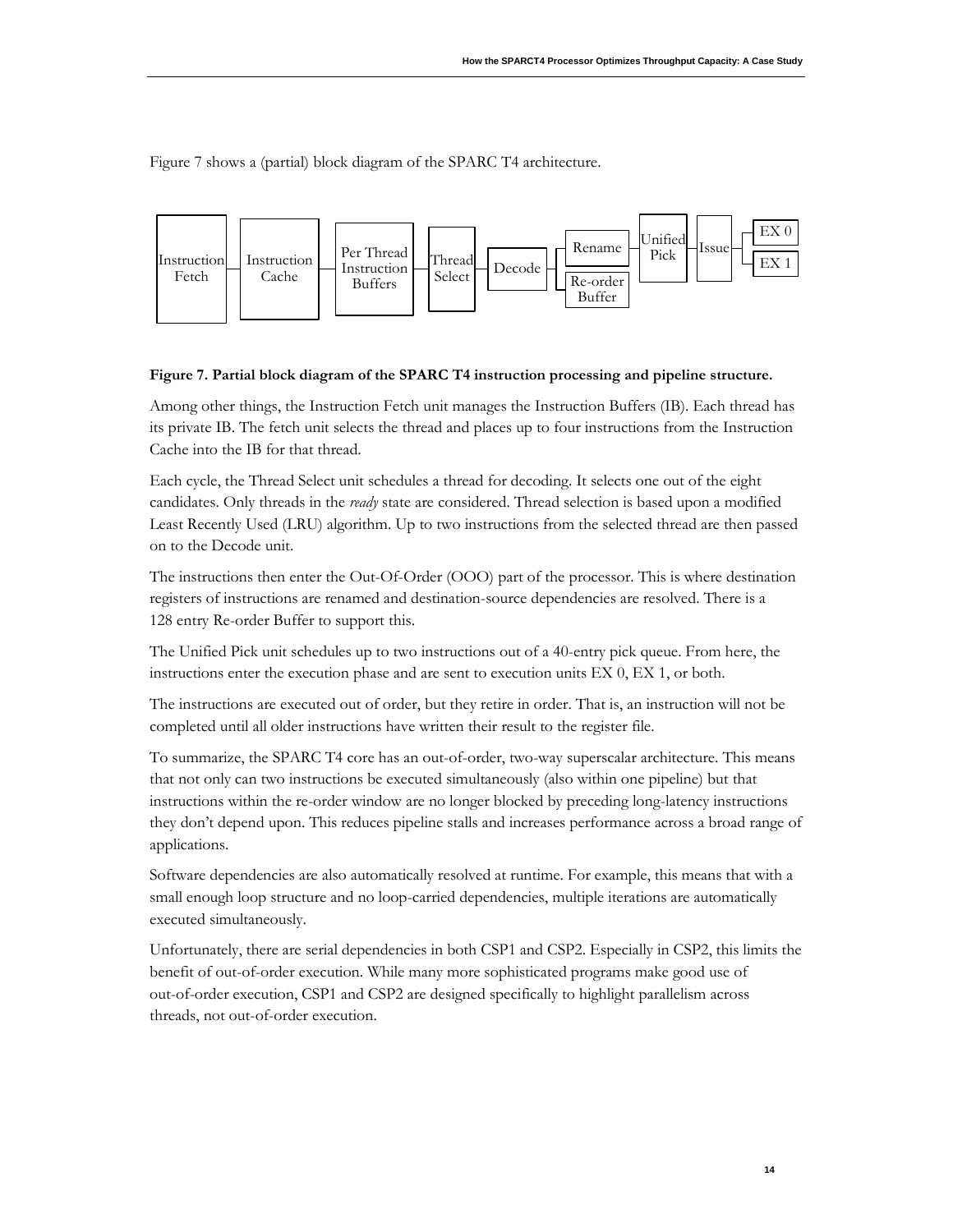### <span id="page-16-0"></span>Test Framework

The two programs were executed on a four-processor SPARC T4 system, but through the use of a processor set they were restricted to run on a single processor only. The clock frequency of the processor was 2998 MHz.

For both CSP1 and CSP2, the compiler was instructed to generate exactly the same instruction sequence as for the UltraSPARC T2+ processor. This is because no optimization was specified. Similar to what we saw on the UltraSPARC T2+, even for a modest optimization level, the compiler can statically determine the result without executing the loop.

### <span id="page-16-1"></span>Cycle Count Estimates and Performance Results for the CSP1 Program on the SPARC T4 Processor

Before we look at the results, let's first estimate the expected performance using a similar cycle-count diagram as shown earlier for the UltraSPARC T2+ processor.

In the CSP1 program, there is a dependence between the subtraction and the compare instructions, as well as from the compare to the branch, but between loop iterations, there is a dependence only between the subtraction instructions, allowing the processor to overlap iterations at runtime. This is demonstrated in [Figure 8.](#page-16-2)

In Figure 8, an index notation, for example, sub(0), denotes the loop iteration number the instruction is part of. In contrast with the diagrams for the UltraSPARC T2+, two execution pipelines are shown because the SPARC T4 processor can execute two instructions per cycle.

| Cycle       |        |        |        |                 |           |        |                  |                  | $\cdots$                |
|-------------|--------|--------|--------|-----------------|-----------|--------|------------------|------------------|-------------------------|
| Instruction | sub(0) | cmp(0) | bg(0)  | $\text{nop}(0)$ | sub(2)    | cmp(2) | $b\mathbf{g}(2)$ | nop(2)           | $\bullet\bullet\bullet$ |
| Instruction |        | sub(1) | cmp(1) | bg(1)           | $\mod(1)$ | sub(3) | cmp(3)           | $b\mathbf{g}(3)$ | $\bullet\bullet\bullet$ |

**Utilization**

### <span id="page-16-2"></span>**Figure 8. Single SPARC T4 processor pipeline utilization diagram for one copy of the CSP1 program.**

 $=$  slot used  $=$  idle slot

As seen in Figure 8, two iterations require four cycles to complete. That is, each loop iteration takes two cycles only. On top of that, there is the additional speedup caused by the much higher clock speed of the SPARC T4 processor compared to the UltraSPARC T2+. Both features combined should give a total performance improvement of a factor of at least  $(8/2)$  \*  $(2998/1580) = 7.6$ . This assumes the branch instruction on the UltraSPARC T2+ processor takes six cycles. If it takes seven cycles, the improvement factor should be 8.5.

Note that there is no longer a gap in the steady-state-part of the schedule. Therefore, the execution time of multiple copies per core should be expected to scale linearly in each core.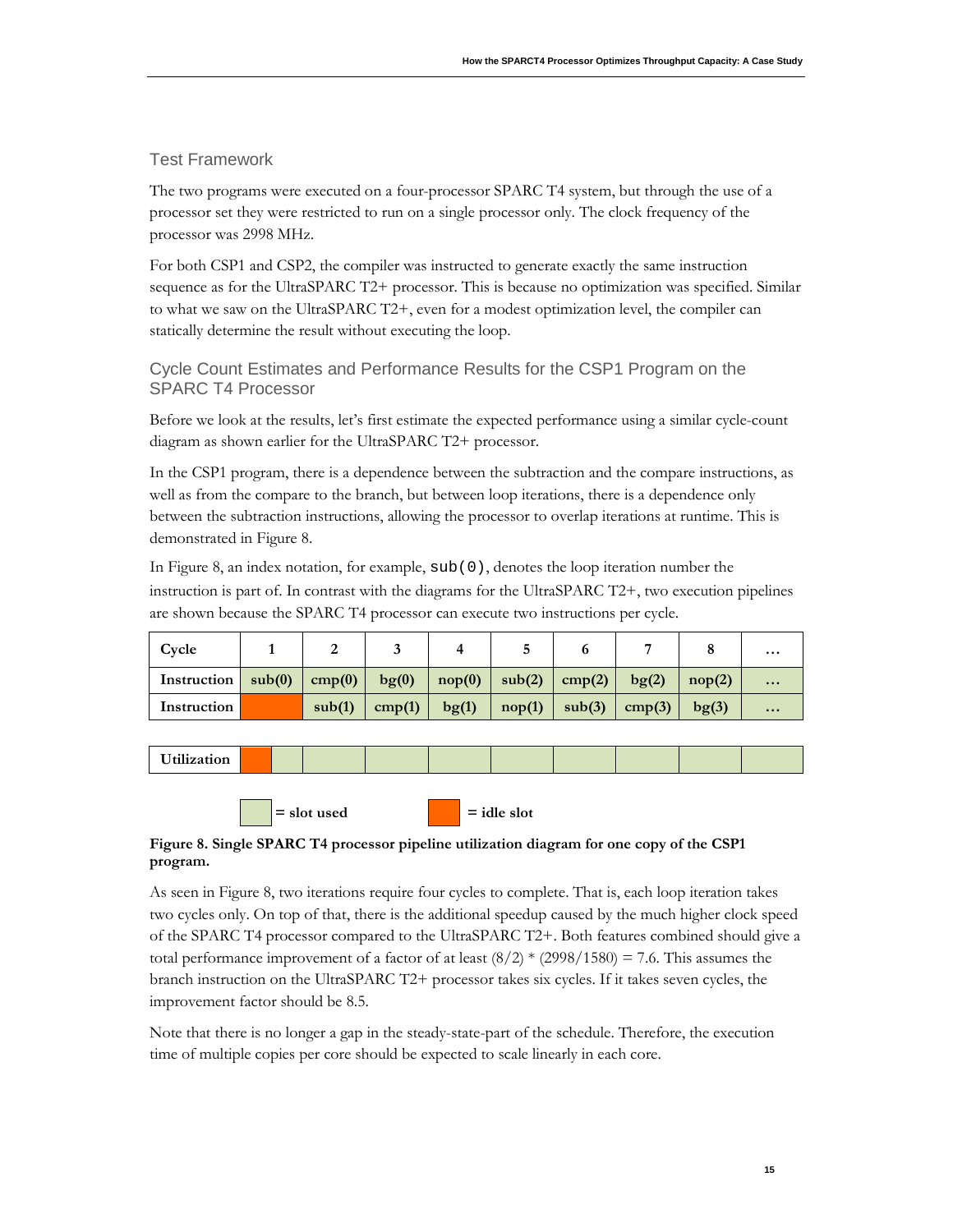Also note that with optimization enabled, the compiler might have generated code using the more efficient cwbg (*fused compare-and-branch*, a.k.a. CBcond) instruction, which is new for the SPARC T4 processor. This instruction is nondelayed. It makes the nop instruction that was previously needed superfluous and performs the functionality of both the cmp and bg instructions, which results in the following very compact sequence:

| .L21: |      |                   |
|-------|------|-------------------|
|       | sub  | 814, 1, 814       |
|       | cwba | $\$14,0$ ,. $L21$ |

[Figure 9](#page-17-0) shows the performance of the CSP1 program on the SPARC T4 processor as a function of the number of simultaneous copies executed. As before, the loop overhead is included in this cost.



<span id="page-17-0"></span>**Figure 9. The processor cycle count on a single SPARC T4 processor as a function of the number of simultaneous copies of CSP1 executed; note the log scale on both axes.**

These performance results for CSP1 on the SPARC T4 processor confirm the theoretical estimate. For up to eight copies, two cycles are needed per decrement of the "i" variable. When the load goes up, multiple copies are executed per core, but since there are no gaps to be filled, the execution time

increases linearly all the way up to 256 copies.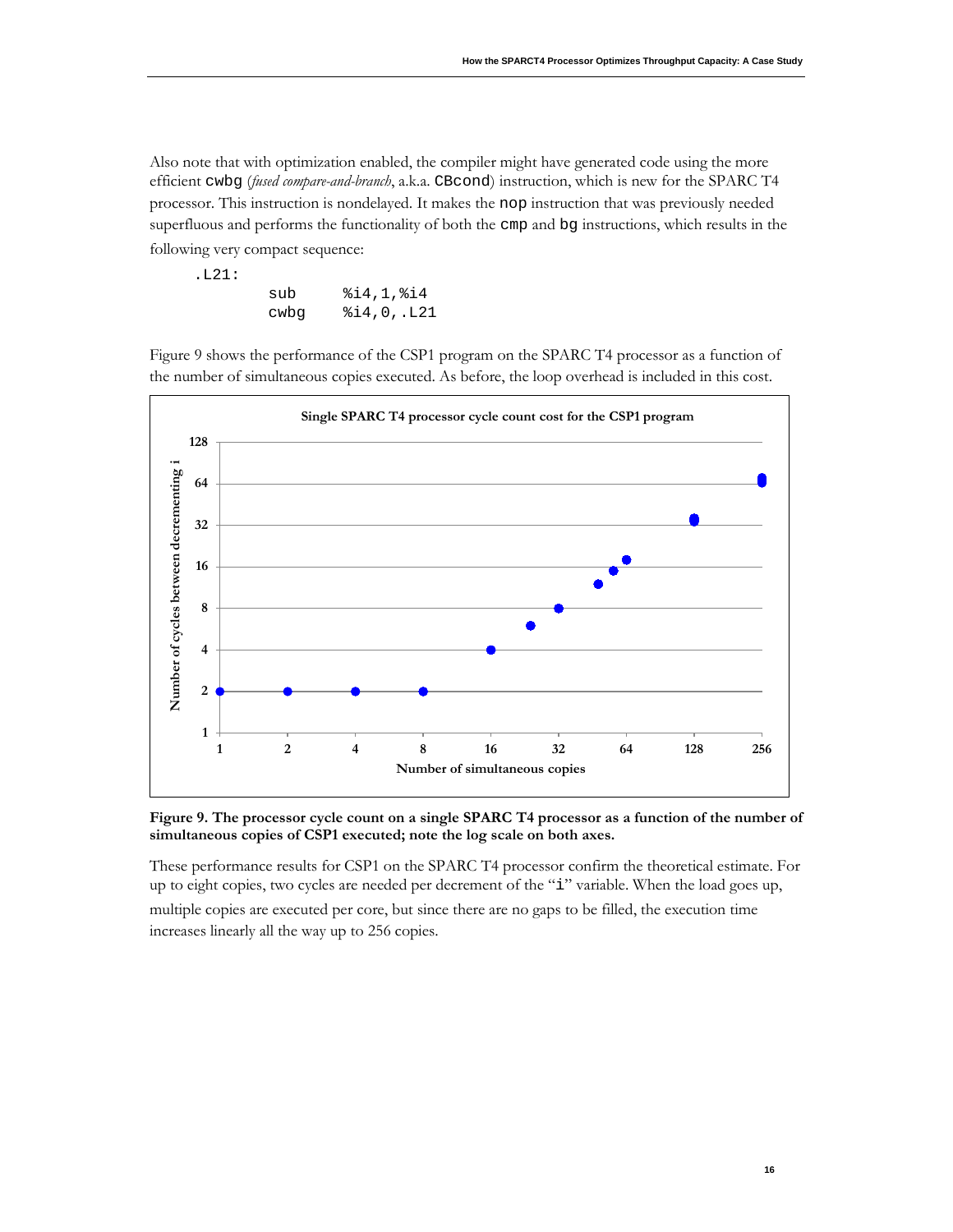Note that similarly to the UltraSPARC T2+ results, we see a little blurring, but in this case, this is only when running 128 or 256 simultaneous copies. In both cases, the cycle count has a maximum difference of two. Given the very high workload, we suspect operating system context switches are the cause of these very small variations.

<span id="page-18-0"></span>Cycle Count Estimates and Performance Results for the CSP2 Program on the SPARC T4 Processor

The analysis for the CSP2 program is exactly the same as what we did for the UltraSPARC T2+ processor. The pipeline utilization diagram is shown in [Figure 10.](#page-18-1)

A slightly different notation is used in this diagram, because there are 512 decrements of "i" in the loop body of CSP2. The corresponding subtraction instruction has been labeled through a subscript. As before, the number between parentheses denotes the loop iteration number. For example  $\text{sub}_3(0)$ represents the third subtract instruction for the first iteration.

| Cycle                                                             |  |                      | $\cdots$ | 512                     | 513 | 514    | 515                  |
|-------------------------------------------------------------------|--|----------------------|----------|-------------------------|-----|--------|----------------------|
| Instruction $\text{sub}_1(0)$ $\text{sub}_2(0)$ $\text{sub}_3(0)$ |  | sub <sub>4</sub> (0) | $\cdots$ | $ sub_{512}(0) $ cmp(0) |     | bg(0)  | sub <sub>1</sub> (1) |
| Instruction                                                       |  |                      |          |                         |     | nop(0) |                      |





<span id="page-18-1"></span>**Figure 10. Single SPARC T4 processor pipeline utilization schedule for one copy of the CSP2 program. The subscript denotes the number of the subtraction instruction within the loop body.**

Each decrement of variable "i" takes one cycle. However, only one integer add can be executed per cycle due to the true data dependencies in this program.

Although this limits the execution to an IPC value of 1, the majority of the time, the program is still faster than CSP1, which has an IPC value of 2 on the SPARC T4 processor. The reason for this is that in the case of CSP1, the additional work performed consists of the branch and compare instructions. Although these need to be executed, they do not directly contribute to the computation of the result. They are part of what is generally referred to as the *loop overhead*. In CSP2, the total loop overhead has been significantly reduced.

Once all pipelines run two copies, the execution time should scale linearly as a function of the workload.

This is indeed exactly what was observed. [Figure 11](#page-19-1) plots the SPARC T4 performance for the CSP2 program as a function of the number of simultaneous copies. For up to 16 copies, the update takes one cycle.

For a higher load, the cost increases proportionally with the number of copies. As a result, executing 256 copies simultaneously takes 16 times longer than executing 1 to 16 copies.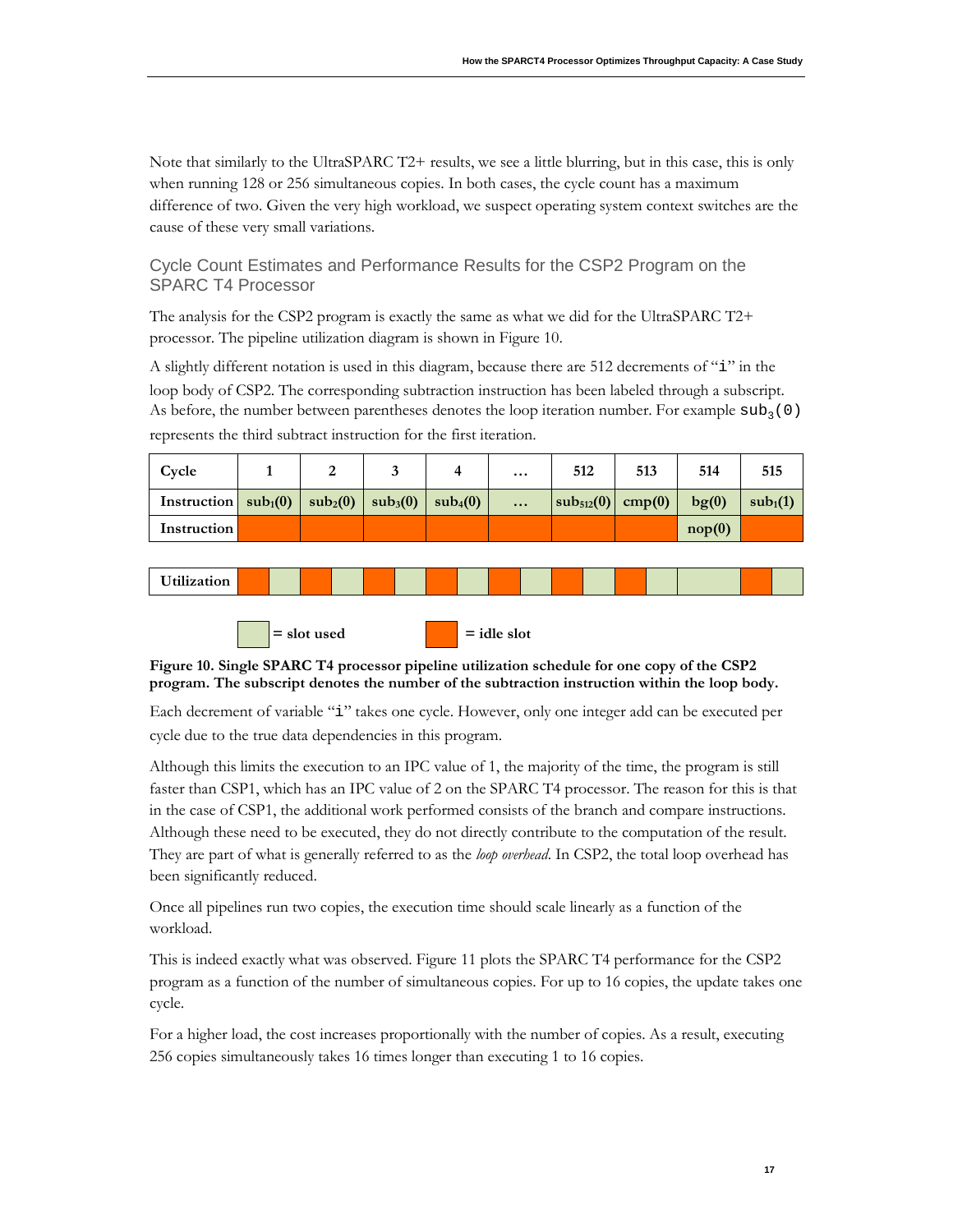

<span id="page-19-1"></span>**Figure 11. The cycle count on a single SPARC T4 processor as a function of the number of simultaneous copies of CSP2 executed; note the log scale on both axes.**

There is something worth noting in this chart, though. For 24 and 56 copies, the cycle count is not an integer number, but rather, it is 1.5 and 3.5, respectively. How can that be? Recall that these are the experiments where the load is not a multiple of 16. On the UltraSPARC T2+ processor, that gave rise to two different cycle count values depending on how much work was performed.

The SPARC T4 processor has a very different architecture, though. As we saw earlier, two copies of CSP2 make optimal use of the pipelines since it has an IPC value of 1 and two instructions can be issued per cycle. However, with a load of 24 simultaneous copies, each core executes three copies. That means that, on average, one copy needs  $3/2 = 1.5$  cycles per update.

If we are executing 56 copies simultaneously, each core executes seven copies. Following similar reasoning, this implies a cost of  $7/2 = 3.5$  cycles per update.

We again see a very modest blurring, but for only 128 and 256 simultaneous copies. The difference is just one cycle.

### <span id="page-19-0"></span>Acknowledgements

Two microbenchmark programs we received from a customer, the Solaris One-IT engineering team at GdF Suez in France, inspired this work. We would like to thank the members of that team for making these available to us, for their contributions, and for their support with this white paper.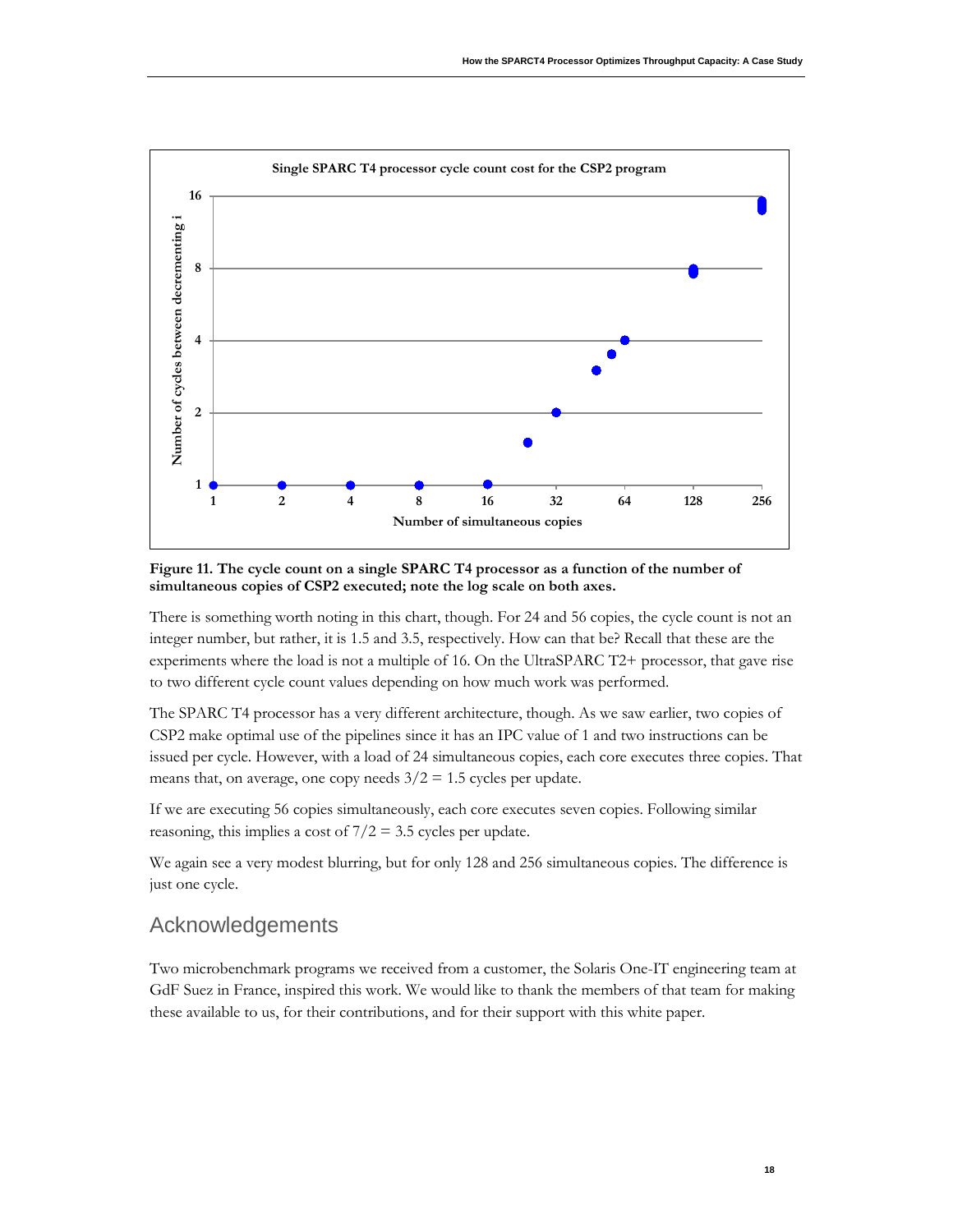### <span id="page-20-0"></span>References

- [1] "OpenSPARC T2 Core Microarchitecture Specification", December 2007: [http://www.opensparc.net/pubs/t2/docs//OpenSPARCT2\\_Core\\_Micro\\_Arch.pdf](http://www.opensparc.net/pubs/t2/docs/OpenSPARCT2_Core_Micro_Arch.pdf)
- [2] *OpenSPARC Internals—OpenSPARC T1/T2 Chip Multithreaded Throughput Computing*, David L. Weaver (editor), October 2008: <http://www.opensparc.net/publications/books/opensparc-internals.html>
- [3] Oracle Solaris Studio home page: <http://www.oracle.com/us/products/servers-storage/solaris/studio/overview>
- [4] "Oracle's SPARC T4-1, SPARC T4-2, SPARC T4-4, and SPARC T4-1B Server Architecture," October 2011: [http://www.oracle.com/technetwork/server-storage/sun-sparc-enterprise/documentation/o11-](http://www.oracle.com/technetwork/server-storage/sun-sparc-enterprise/documentation/o11-090-sparc-t4-arch-496245.pdf) [090-sparc-t4-arch-496245.pdf](http://www.oracle.com/technetwork/server-storage/sun-sparc-enterprise/documentation/o11-090-sparc-t4-arch-496245.pdf)

### <span id="page-20-1"></span>About the Authors

Ruud van der Pas joined Oracle (then, Sun) in September 1998. He has a degree in mathematics and physics and works as a Senior Staff Engineer in the Architecture and Performance group within the SPARC organization at Oracle. His area of expertise is application performance, both for single-threaded applications as well as for (shared memory) parallel programs. Ruud's blog can be found at [http://blogs.oracle.com/ruud.](http://blogs.oracle.com/ruud)

Jared Smolens is a Principal Engineer at Oracle in Santa Clara, CA where he leads performance and power modeling of a future SPARC processor core. He received his Ph.D. degree in Computer Engineering from Carnegie Mellon University in 2007 and has authored several papers on soft error detection.